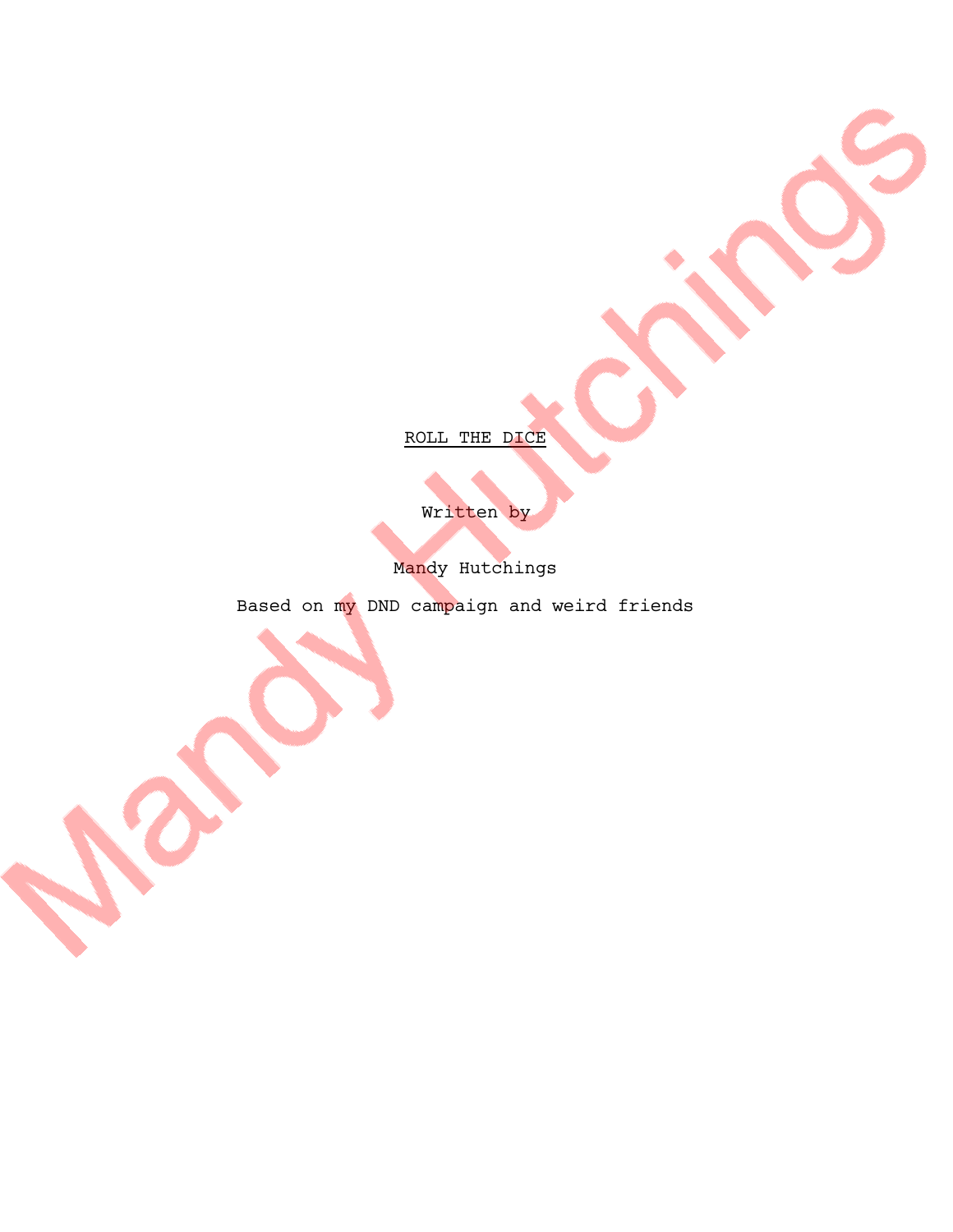INT. MANDY, CYNTHIA, ROB, HALEY HOUSES - MORNING MONTAGE OF MANDY'S, CYNTHIA'S, ROB'S, and HALEY'S HOUSES: Clips are juxtaposed of them getting ready for their day.

INT. CYNTHIA'S HOUSE - EARLY MORNING

CYNTHIA walks out of her room and into the kitchen to make herself a cup of coffee. As the coffee brews, she yawns as she writes on a sticky note.

Once the coffee is done, she pours it into a thermos and places the sticky note on the coffee pot.

The sticky note reads, "Made extra coffee. Have a great day!"

She walks out the door, gets into her car and drives off.

INT. HALEY'S APARTMENT - MORNING

HALEY is in the bathroom brushing her hair into a bun. She exits the bathroom and enters the living room where her FIANCE is sitting on the couch working on his laptop.

Haley walks over to the kitchen and gets her water bottle. She goes to the sink and starts to fill it.

She screws the top on it and looks over at the oven to see the time. It's 9:00am, she's late.

She rushes to the front door and runs out of the apartment.

EXT. PARKING GARAGE - MORNING

Haley exits the elevator and runs to her car. She opens the driver side door. She's about to get into the car but a hand is placed on her shoulder.

She turns around and sees her fiancé. He hands her a lunch bag that she forgot in her rush. She takes it and kisses him on the cheek and enters her car.

She drives off as her fiancé waves goodbye.

INT. ROB'S STUDIO APARTMENT - MORNING

ROB is at his desk on his computer with his coffee in hand. He sips his drink and places it on his desk. As he's typing, his CAT jumps onto the desk.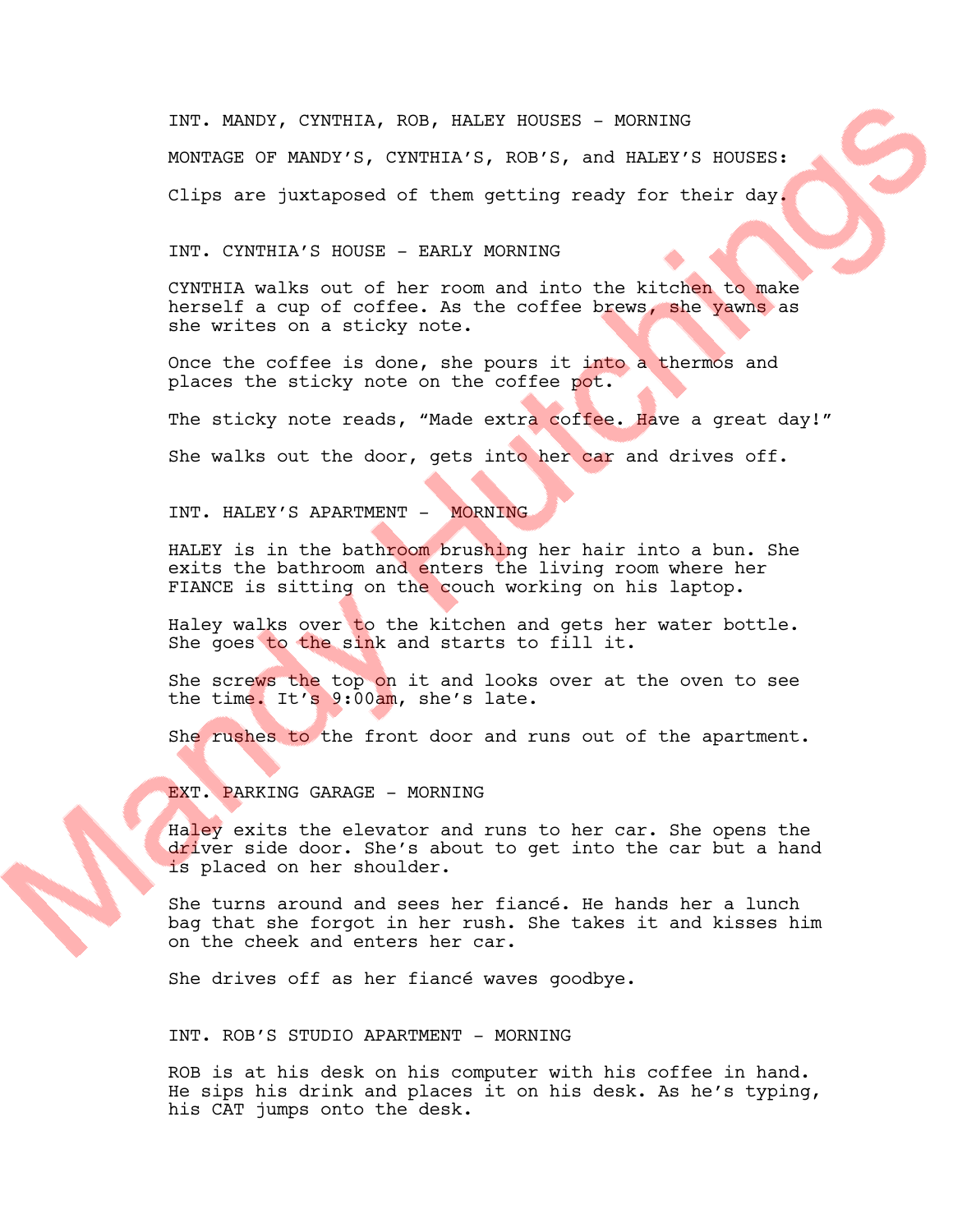The cat sits there and watches Rob. The cat then swats at Rob's cup. Rob stops typing and picks up the cup and moves it away from the cat.

Rob starts typing again.

The cat moves closer to the cup. Rob moves the cup.

The cat leaps towards the cup and it spills on Rob's keyboard. Rob stands up and unplugs the keyboard and runs to the sink. He holds the keyboard over the sink and lets the coffee spill out of it.

He places the keyboard on the counter and groans. HE turns to see the cat sitting by it's food bowl which is empty.

Rob rolls his eyes and opens the cabinet and grabs the cat food. He walks over to the bowl and fills it. The cat immediately starts eating.

## INT. MANDY'S APARTMENT BEDROOM - LATE MORNING

MANDY is in bed, asleep. Sitting on her nightstand, her phone alarm starts to go off. She turns slowly to face it. She groans and grabs it, silencing the alarm. She places it back on the nightstand and groans again.

She gets up and starts making her bed.

She grabs her phone and walks into the kitchen.

The apartment is a one bedroom and is very clean. There's a small kitchen attached to a living room. The living room has a couch, armchair, and coffee table.

She grabs a cup from the cabinet and opens the fridge and gets a water jug out and pours it into the cup.

She grabs a banana from the counter and sits down on a bar stool. She eats while she scrolls through her phone.

### INT. COLLEGE CLASSROOM - LATE MORNING

Mandy walks to her class on a college campus. She sits in the back of the class and takes her laptop out. GRACE walks in a few seconds later and sits next to Mandy.

> GRACE Hey. How are you?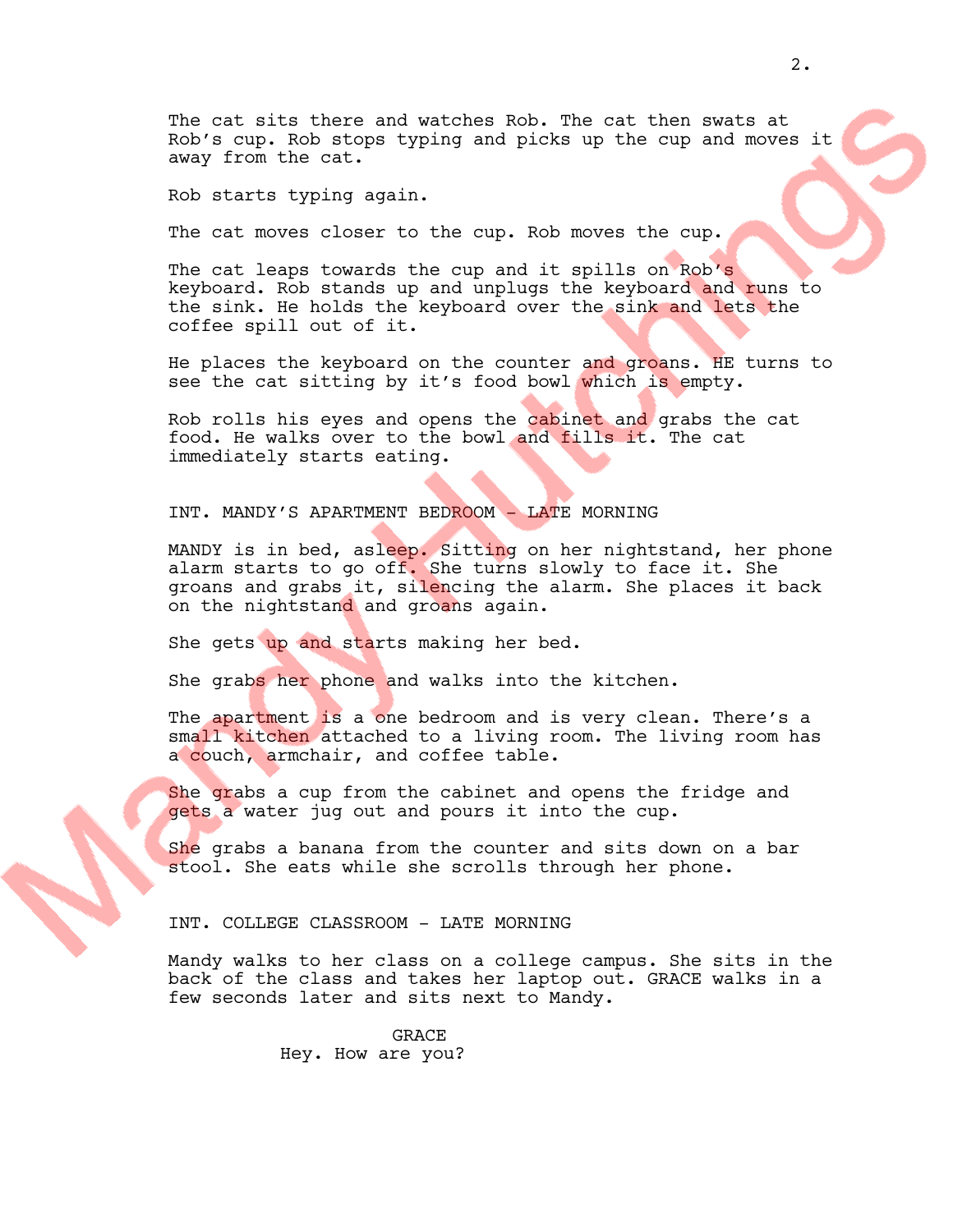I'm doing ok. What about you? How was Henry's wisdom teeth surgery?

GRACE I'm good and it went well but he's still a little loopy so he's taking a couple of days off from work.

MANDY Good idea. He shouldn't push himself too hard.

GRACE Oh, by the way I finished editing the first cut of our project. Do you want to see it?

#### MANDY

Oh heck yeah!

Grace pulls out her laptop and opens it to an editing software she's using to edit their project. She starts to play it. It's a documentary about a dance school where Grace's friend works. Mandy and Grace watch until their PROFESSOR walks in.

## PROFESSOR Good morning everyone.

Grace quickly pauses the video and slams her computer shut. Mandy giggles at her actions. The professor looks in their direction

> PROFESSOR (CONT'D) Do I need to remind you that this is an electronics free class?

> > GRACE

No sir.

She places her computer back into her backpack.

GRACE (CONT'D) (Whispering to Mandy) Which makes no sense for a film class.

MANDY I know, but he never makes sense.

Both giggle to each other.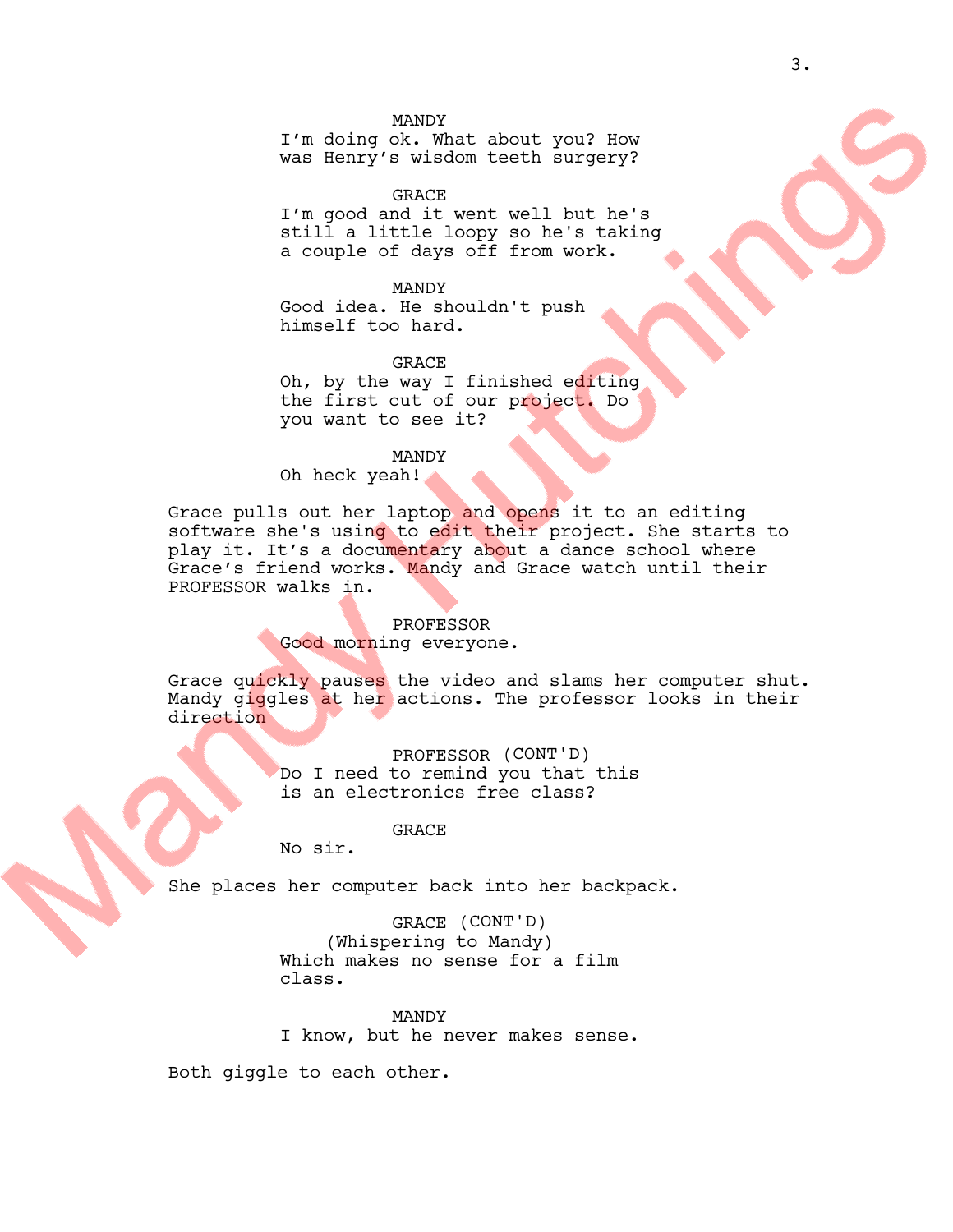PROFESSOR Today we will be discussing one of my favorite filmmakers, Errol Morris.

MANDY (Whisper) Oh god no.

Mandy slumps down in her chair.

EXT. ZOO ENCLOSURE - DAY

Cynthia feeds a GOAT in an enclosure while one of her CO-WORKER's fills the water trough.

CO-WORKER

Hey Cynthia.

# **CYNTHIA**

What's up?

CO-WORKER

I forgot to tell you but Michelle wants you to be in charge of the new trainee we have coming in on Thursday.

A goat walks up to Cynthia. Cynthia pets it.

CYNTHIA

Really? I've only been working here for a couple of months. Why did she decide to choose me?

CO-WORKER

She says you're the most personable one here which will help the newbie feel more comfortable.

Cynthia smiles brightly.

CYNTHIA Sure. I'll do whatever she needs me to do.

CO-WORKER Great. Can you finish up here while I go talk to her?

Cynthia stops petting the goat.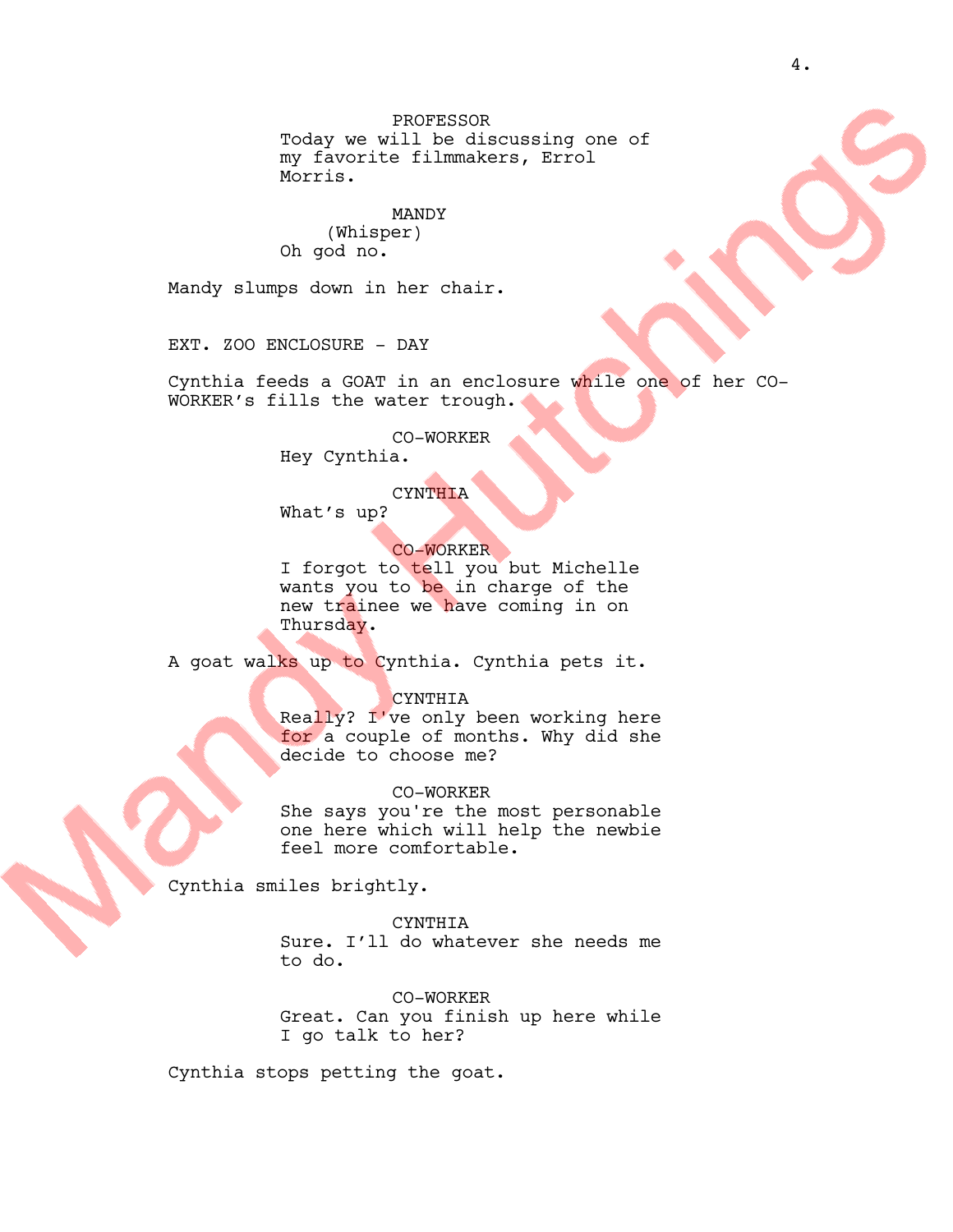Of course.

The co-worker leaves while Cynthia finishes feeding the animals.

INT. ELEMENTARY SCHOOL CLASSROOM

Haley is at the front of the classroom giving a lecture at an elementary school about Salmon. Some kids look bored while others are very interested and taking notes.

> HALEY Ok can someone tell me what kind of water salmon hatch in?

No one raises their hand.

Yes?

HALEY (CONT'D)

Anyone?

Silence.

HALEY (CONT'D) Well the ocean is a bit too scary for the Salmon to spawn in so they swim in the stream. Typically what kind of water is that?

A little GIRL raises her hand slowly. Haley points at her.

HALEY (CONT'D)

GTRT. Fresh water?

HALEY That's correct! Great job!

The girl lowers her hand and looks proud.

HALEY (CONT'D) Now who can tell me the five types of salmon?

Silence again. Haley is getting frustrated.

INT. ROB'S CAR

Rob is driving around running errands when he spots a store. The sign says "The Dragon's Dungeon".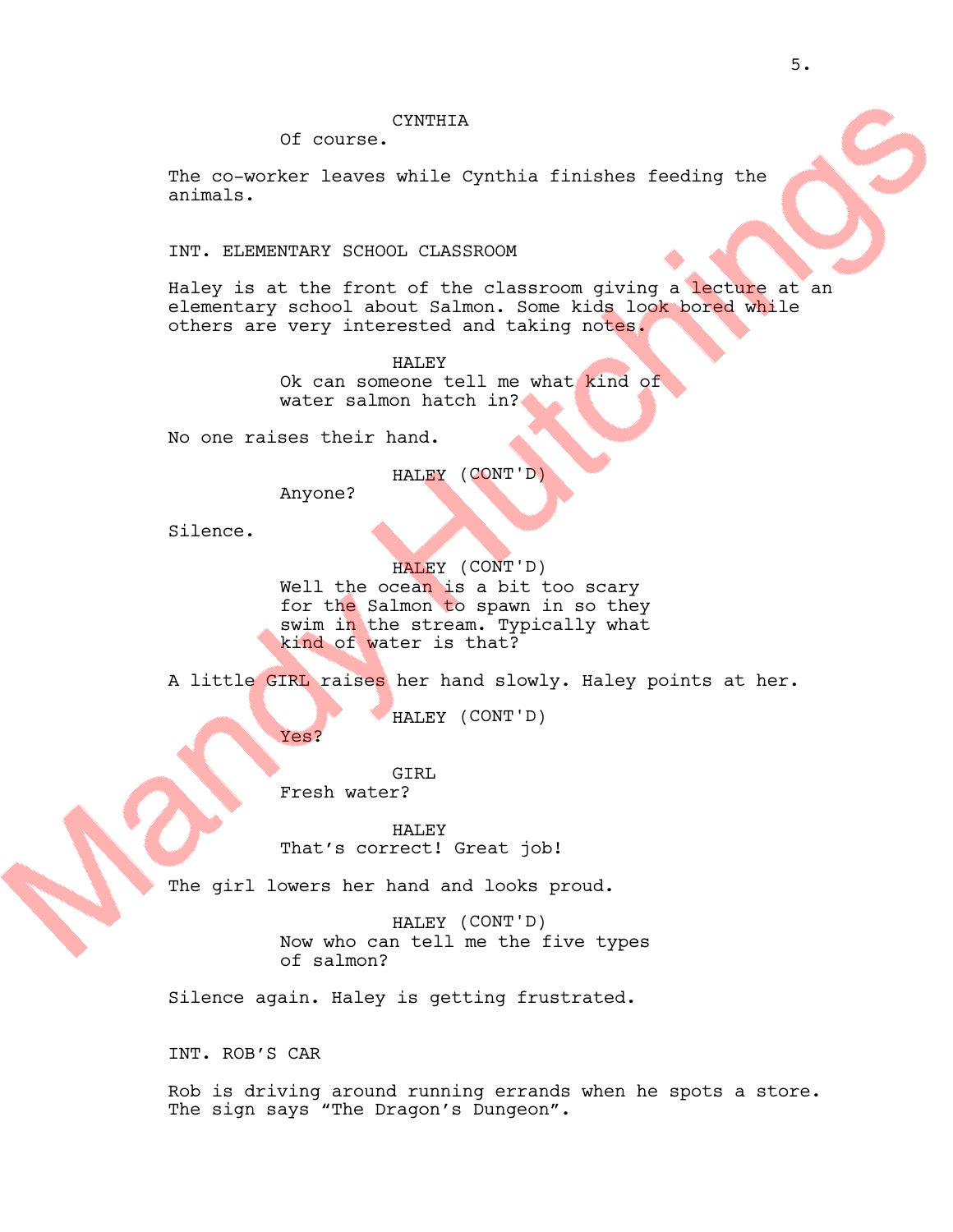He pulls his car into the parking lot. He exits his car and enters the store.

INT. THE DRAGON'S DUNGEON STORE - DAY

A CASHIER is wiping the counter down. A bell rings as Rob opens the door to the store.

> CASHIER Hello! Welcome! Let me know if you need any assistance.

> > ROB

Thank you.

Rob walks to the first wall of items and starts looking.

He walks through the whole store looking until he sees on the top shelf, an old book with a beautifully decorated cover.

He picks out the book and starts to flip through it. As he looks through it, the book starts to glow faintly.

Rob doesn't notice but the cashier looks at him intensely.

Rob flips to the back cover and looks at the price tag. He makes a face and places it back onto the shelf.

He walks towards the door.

**CASHIER** Before you leave I have something you might want to take a look at.

Rob walks towards the bar. The cashier reaches for something under the counter and places it on top.

It's a tin box. The cashier lifts the lid of the box to reveal beautiful crystal dice.

> CASHIER (CONT'D) Beautiful right? These are one of a kind dice and to sweeten the deal, they're on sale.

ROB Oh man! I'll take them!

CASHIER

Wonderful.

The cashier rings Rob up and places the tin with the dice in a bag and hands it to Rob.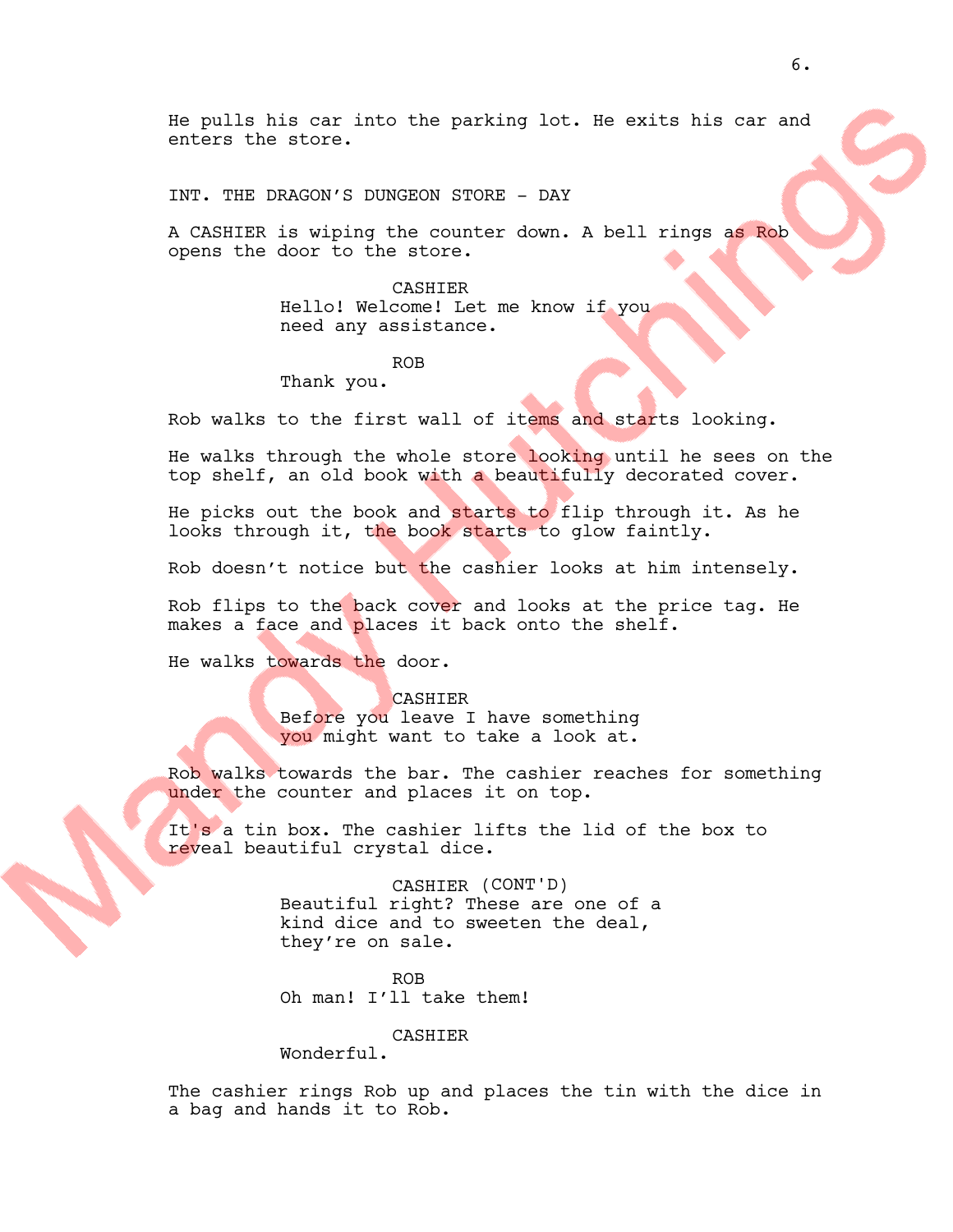CASHIER (CONT'D) Have a great rest of your day and come again.

ROB Thank you I will.

Rob starts walking to the door.

CASHIER Oh and before I forget.

Rob pauses.

CASHIER (CONT'D) Roll the dice before you start your game. Think of it as a good luck charm.

Rob nods and walks out the door. The bell rings as he exits. The cashier has a mischievous smile on his face.

INT. DIG SITE - DAY

Rob parks his car and opens his trunk. He puts on his work gloves and places headphones on his head.

He takes his phone out of his pocket and plays a song.

He places it back into his pocket and closes the trunk.

He walks into a field where WORKERS are out digging. He walks to an open spot and starts his work.

EXT. CITY - EVENING

MONTAGE OF ALL:

Cynthia waves goodbye to her co-workers and walks to her car.

Haley leaves the classroom with her equipment and walks to her car.

Rob does one last check over his inventory then heads to his car and drives off.

Mandy walks home.

END OF MONTAGE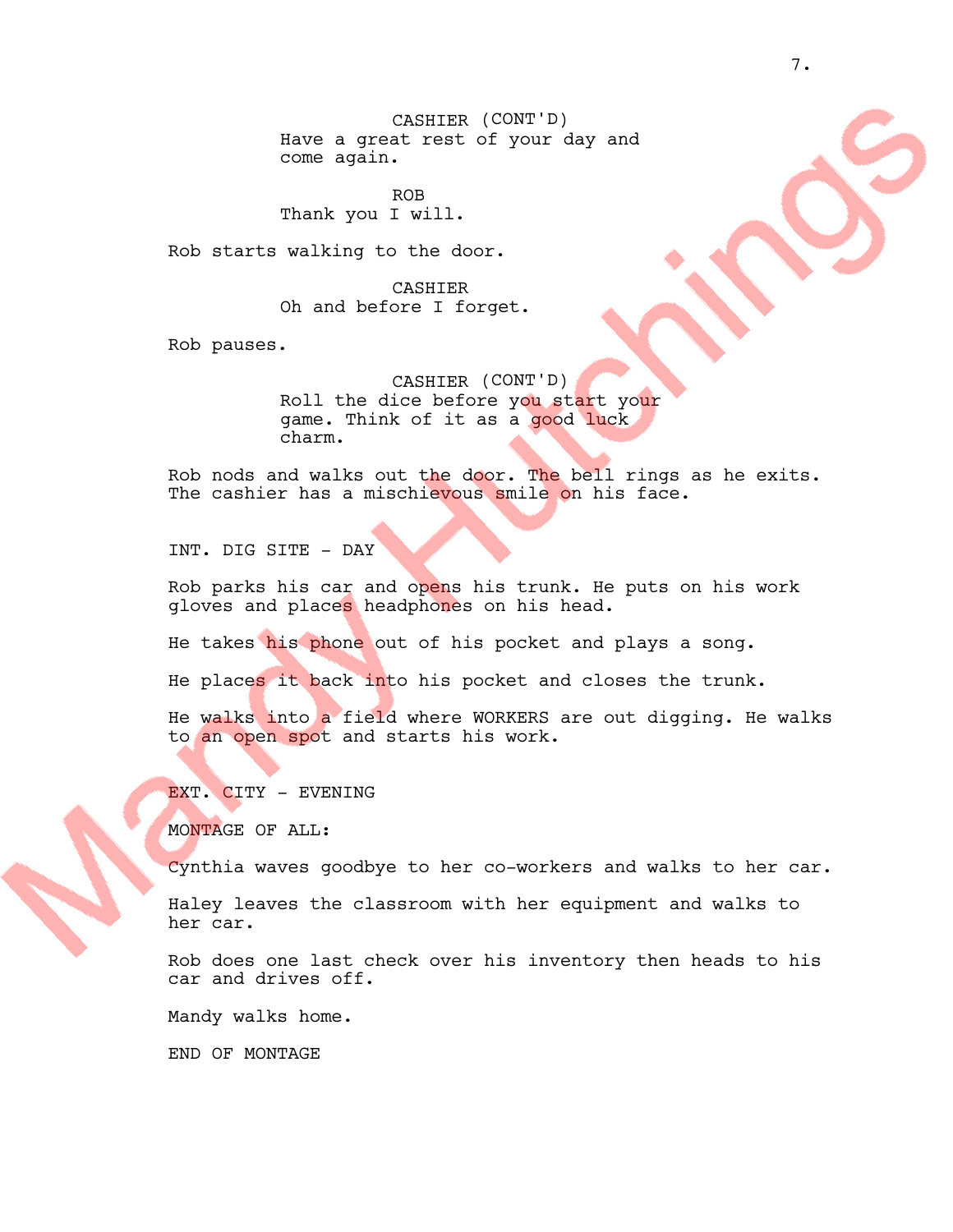INT. MANDY'S APARTMENT - NIGHT

Mandy enters her apartment. She starts preparing for her friends to come over.

She sets out sodas, some leftover pizza from her fridge, and places extra pillows and blankets in the living room. There's a knock at the door. Mandy opens it to see Rob with a backpack. He enters and grabs a drink from the kitchen counter then plops down on the couch.

## MANDY

I'm guessing it was a long day.

ROB Very. It was so hot out today and I forgot my umbrella so I was out in the sun for hours.

MANDY

Oh man.

ROB But I did find some cool rocks.

MANDY

That's good.

Another knock at the door. Mandy opens it, it's Cynthia and Haley.

CYNTHIA

Hey!

#### HALEY

Hey Mando.

Mandy moves out of the way of the door so they can enter the apartment. Cynthia grabs a slice of pizza.

CYNTHIA

Mandy, you're a lifesaver. I was so hungry.

#### HALEY

How are you always so organized?

MANDY

OCD.

Haley gets a drink. They make their way to the living room and find their spots.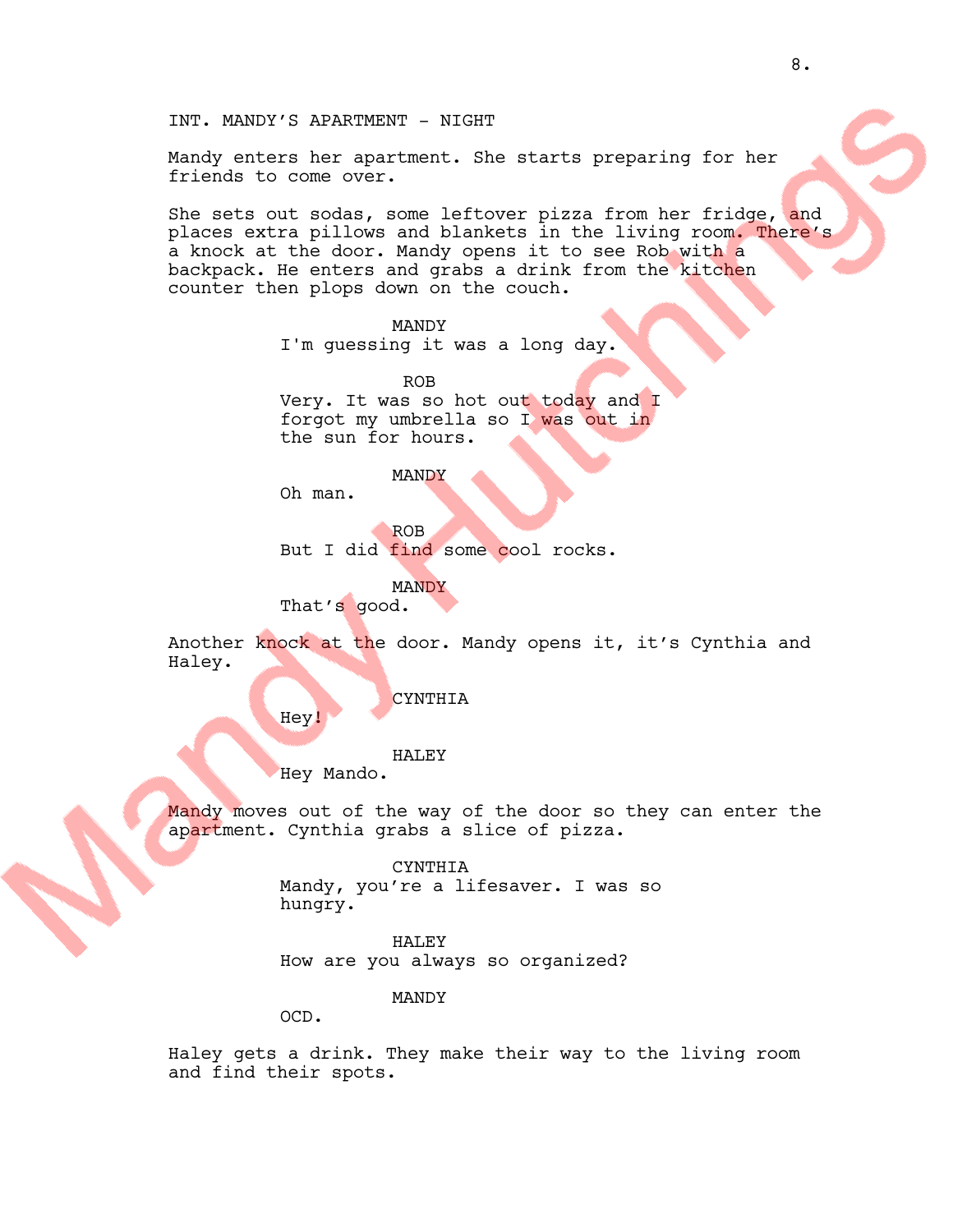Haley sits next to Rob on the couch and Cynthia sits on the floor with a bunch of pillows.

Mandy grabs a drink and takes a seat in the armchair next to the couch.

The girls are chatting with each other while Rob digs through his backpack to set up the game board on the coffee table. Once that's done, he takes out his new dice. Everyone looks at them.

### HALEY

Whoa, where did you get those?

ROB There's this new shop by my apartment so I stopped before I went to work today. I got them on sale. The guy working there told me to roll the dice before we start for good luck.

**MANDY** That's a little weird.

Cynthia nods in agreement while she chews her food.

HALEY Whatever, at least they're pretty.

ROB Alright, is everyone ready

HALEY

Yup.

CYNTHIA

Yee-haw.

MANDY

Hm-mm.

ROB Who wants to recap what happened last session?

### **CYNTHIA**

Oh! We joined an Adventurer's Guild and met Leofwine the pirate. He is looking for someone to help him find his lost daughter...and….I think that's all because we needed to end early because I was sleepy.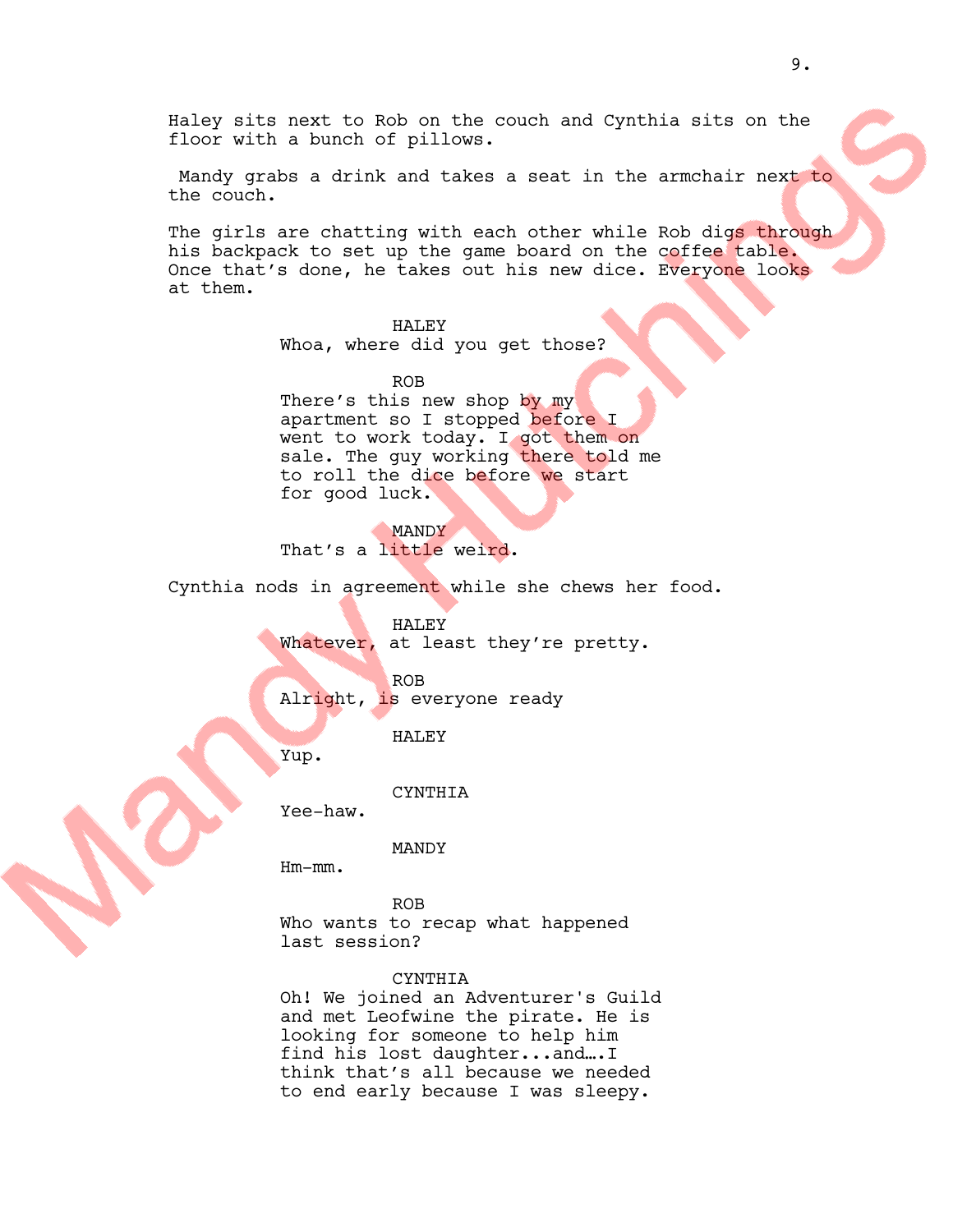Everyone **stares intensely** as Rob rolls the dice.

Beat.

Nothing happens. Haley giggles.

ROB (CONT'D) Well that was anticlimactic. Anyway you're party is ...

Suddenly, a **huge portal** opens on one of the walls. A **strong wind** starts to pull only the four of them into it.

> MANDY What the hell is that?

ROB I don't know!

All start to **panic and yell**. Rob grabs the arm of the couch and Haley grabs him.

Mandy uses both hands to hold herself in place in the chair. Cynthia has nothing to grab so she starts to move closer to the portal.

Mandy reaches out and grabs Cynthia's hand.

ROB (CONT'D)

Oh shit.

Rob's hand starts to slip, and he and Haley are sucked into the portal.

> ROB AND HALEY **AHHHHHHHHHH!**

MANDY Oh god! Rob! Haley!

Mandy is still holding Cynthia, and tries her best to reposition herself so she can pull Cynthia into the chair.

Cynthia looks up at Mandy.

CYNTHIA Mandy, let me go.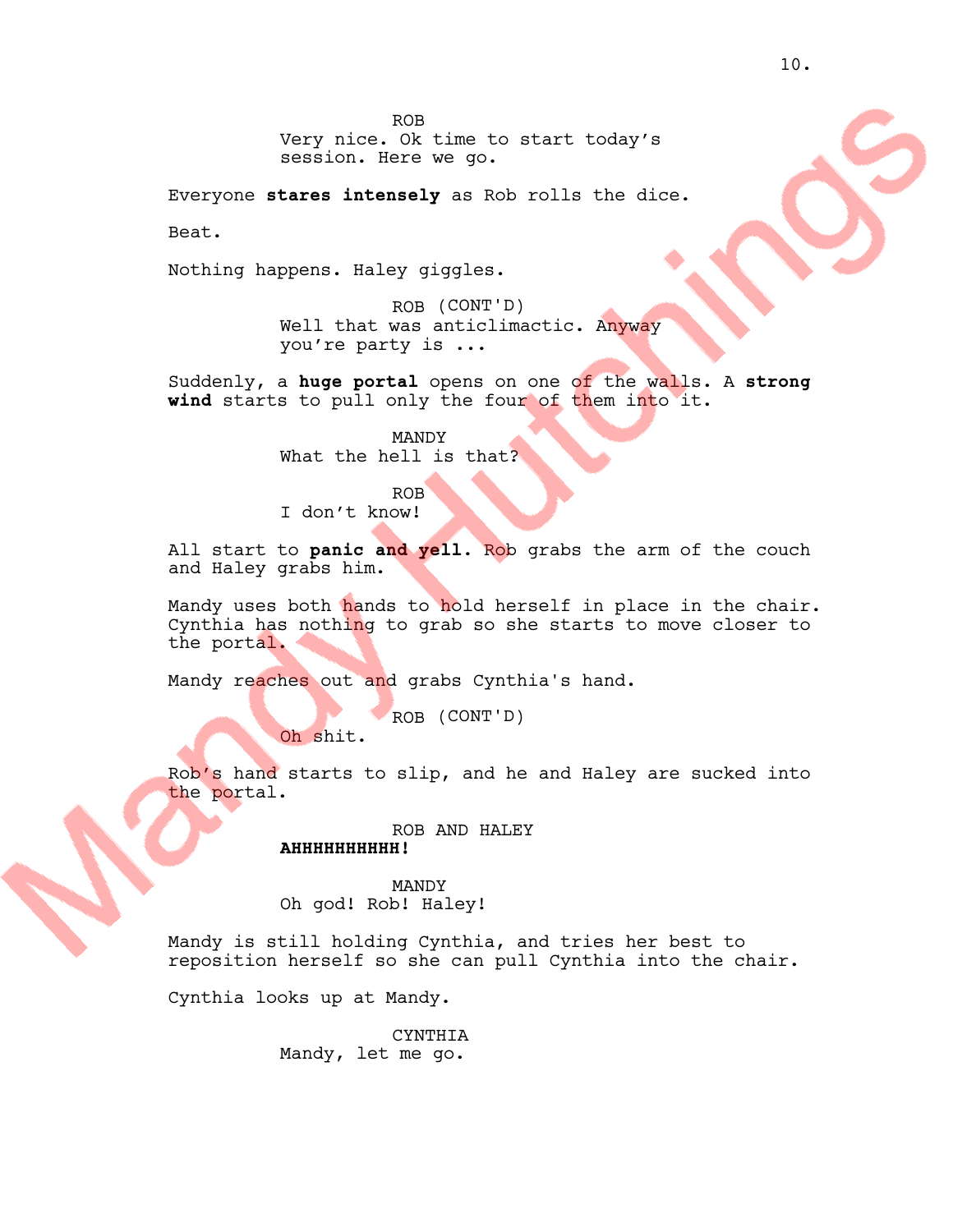What are you, crazy? You have no idea what that thing is!

CYNTHIA Haley and Rob are in there. We have to at least try and help them.

MANDY We can't just throw ourselves in there!

CYNTHIA Do you have another plan?

MANDY

No but..

CYNTHIA Then I have to go in.

Mandy's eyes wide in shock at what Cynthia is asking her to do.

Beat.

Reluctantly, Mandy sighs and lets go of Cynthia's hand. She is sucked in.

> MANDY (whisper to self) They fucking owe me.

Mandy let's go of the chair, disappearing into the portal.

Once she's gone, the portal quickly closes into itself, leaving the apartment looking like nothing ever happened.

EXT. WOODS -DAY

All are passed out on the ground. Slowly, they wake up and are in an unfamiliar place and are wearing different clothes. Rob stands up.

> ROB Everyone here? Everyone ok?

Haley rubs her head as she slowly sits up.

HALEY

Hmmmm yeah.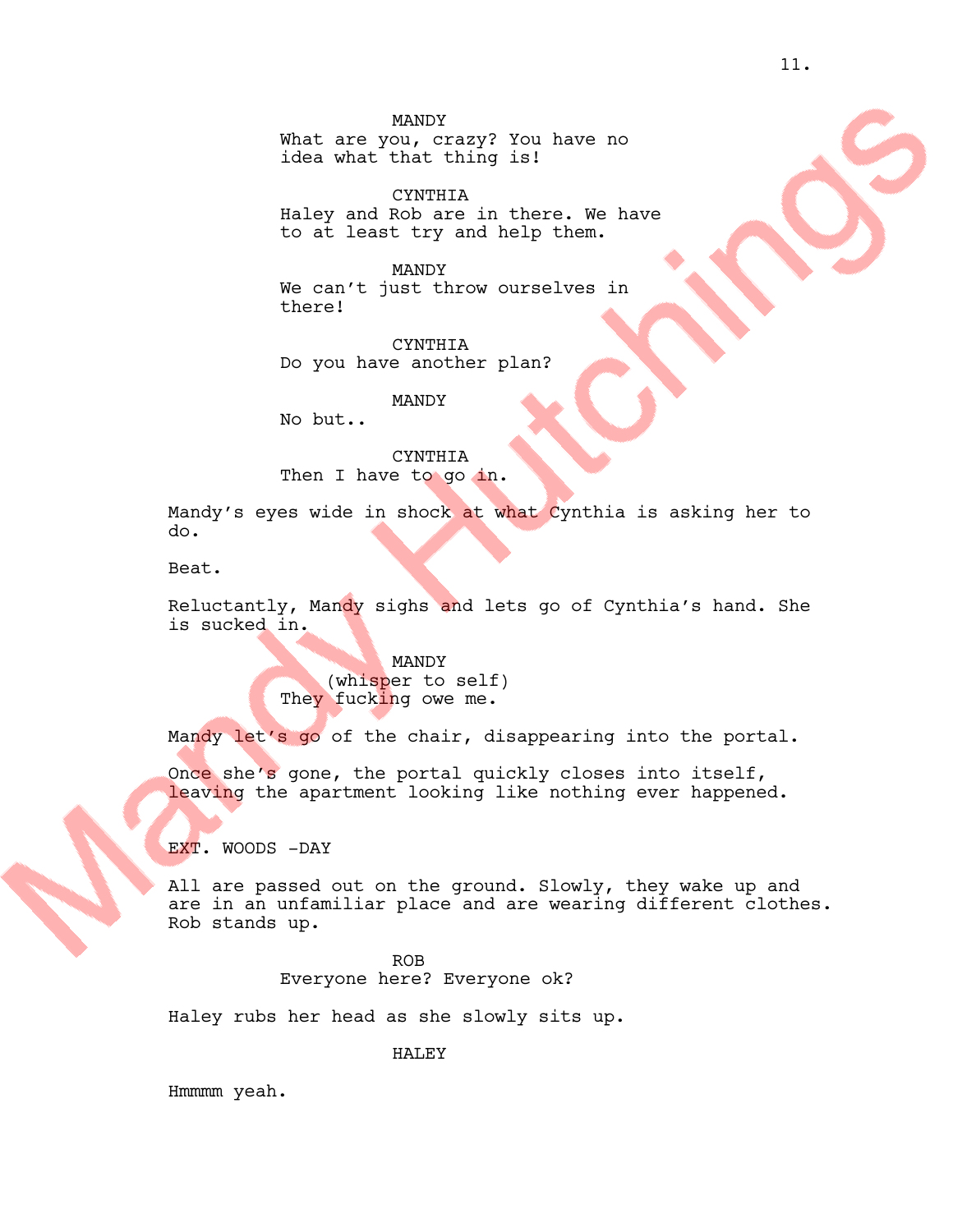## CYNTHIA

Yes.

Haley helps Cynthia stand. Mandy stands up and dusts herself off.

> MANDY I think so. Where are we? And what am I wearing?

Mandy pulls at the armor and cape she's wearing.

ROB I'm not sure.

HALEY The fuck did you do Rob?

ROB

Me?! I didn't do anything!

HALEY You did something! One minute we're at Mandy's place and the next we're here!

Soft music is playing.

CYNTHIA Whoa, guys. Do you hear that?

MANDY Yeah, it's music. Maybe we should head in the direction it's coming from.

They start walking and come across the town square.

EXT. MEDIEVAL TOWN - DAY

There are all types of creatures (elves, dwarfs, orcs, etc.) and shops. There are some street vendors selling all types of things: jewels, books, and food.

CYNTHIA

Is this a Renaissance festival?

HALEY And an awesome one at that! Rob,

why didn't you say for today's session we would take a field trip?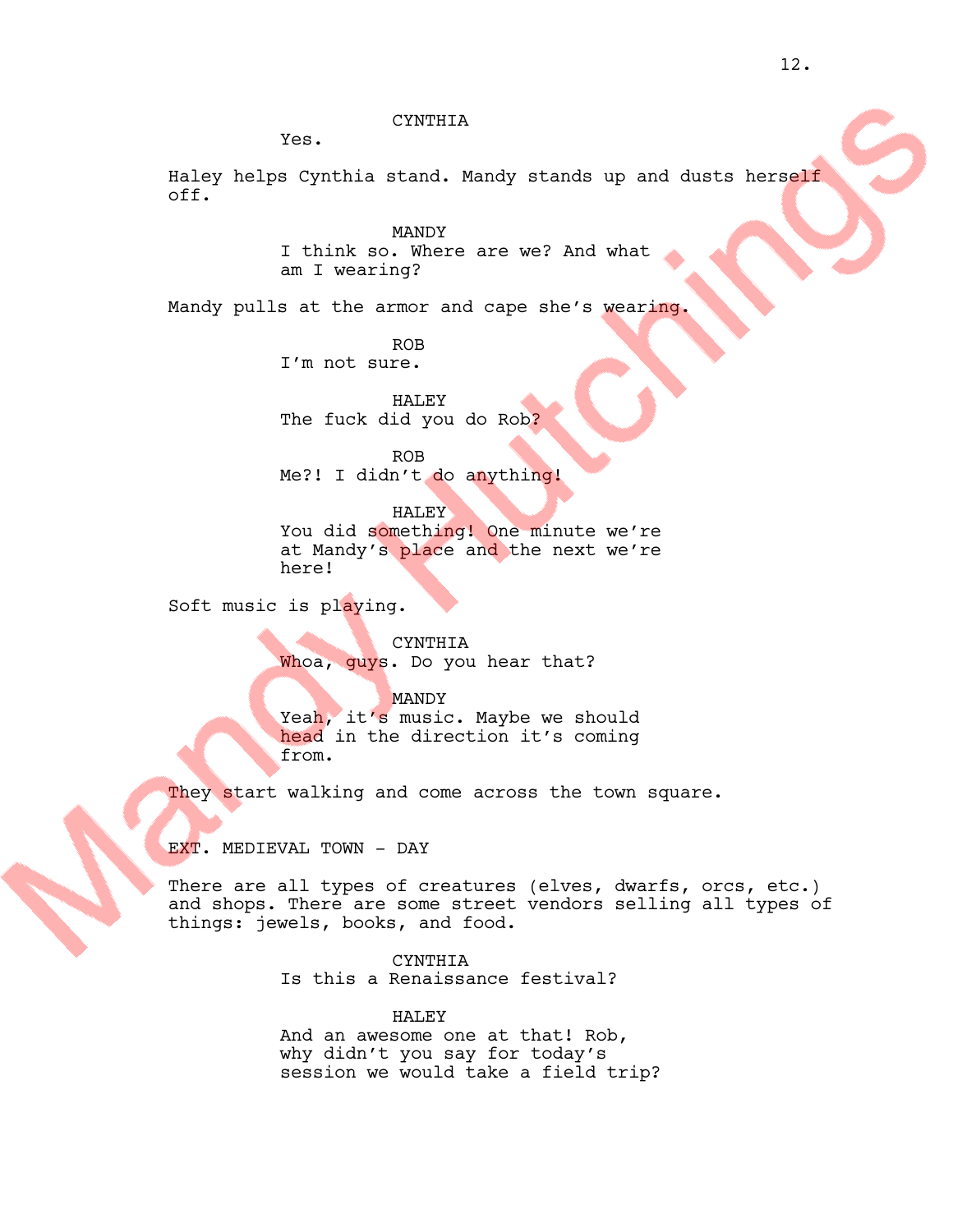ROB

Actually I…

Haley throws her hands up in the air.

## HALEY

Party time!

Haley grabs Cynthia's hands and walks over to the vendor selling jewels.

Mandy walks closer to Rob.

MANDY You didn't plan this did you?

Rob shakes his head no. Mandy looks through her satchel for her phone. It's not there.

> MANDY (CONT'D) Do you have your phone?

Rob pats his pockets but it's not there.

ROB Doesn't look like it.

Defeated, Mandy takes a deep breath in and releases it.

MANDY

Ok. I'm going to look around and see if someone has a phone because mine's not here either.

ROB Why? Just enjoy yourself.

Rob spots a food vendor.

ROB (CONT'D) That smells good.

#### MANDY

What wait..

Before Mandy can finish her sentence, Rob walks off towards the smell. Mandy walks up to the vendor selling books. She picks one up and flips through it.

It's in a language she can't read. She studies it hard and the words start to change into words she can read. She gets scared and closes the book, placing it back down.

The BOOK VENDOR has his back towards Mandy.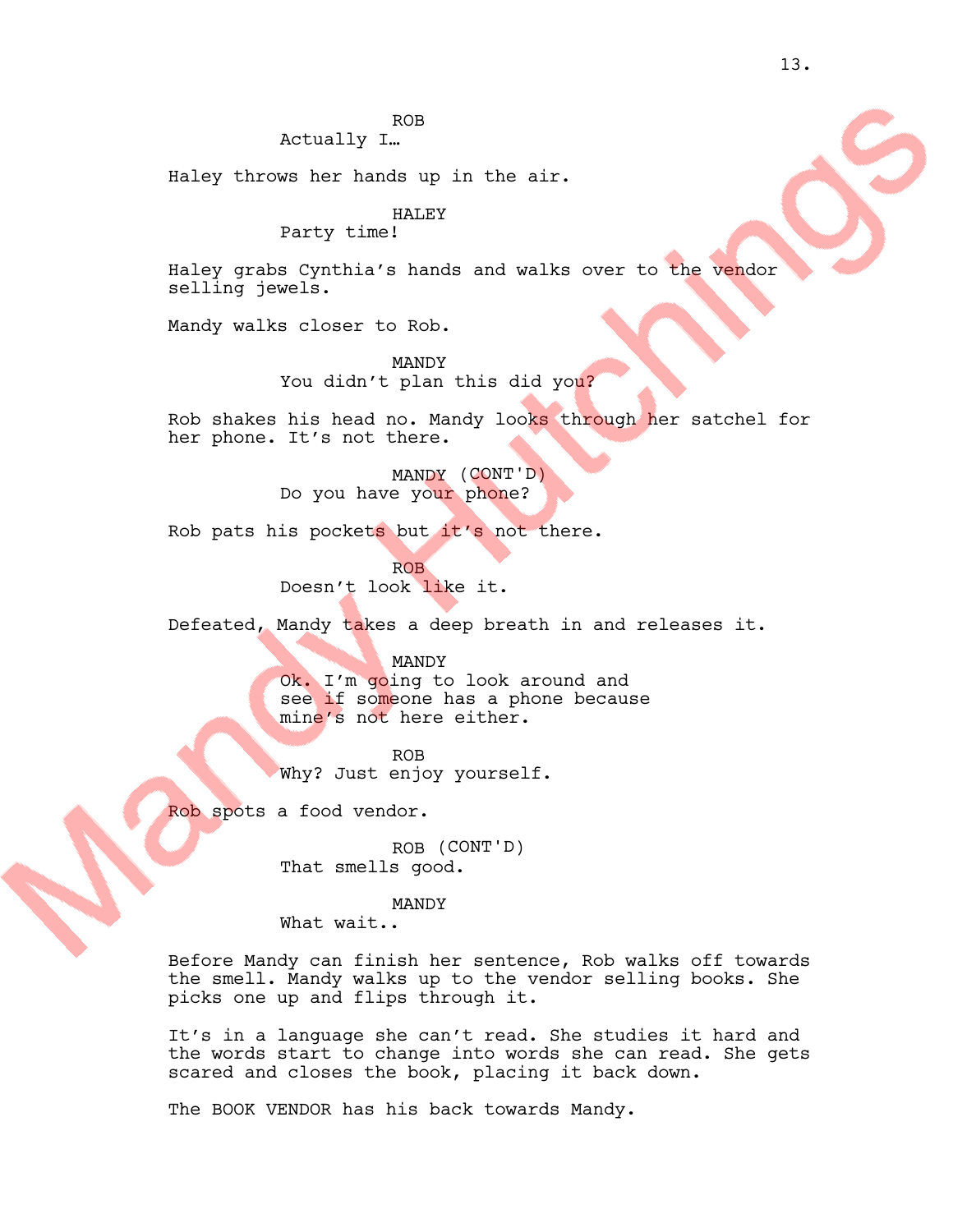## MANDY (CONT'D)

Excuse me?

The vendor spins quickly around to face her.

BOOK VENDOR What can I do for you young lady?

MANDY

Hello. I was wondering if I could borrow your phone?

BOOK VENDOR Phone? Is that a spell book you're looking for? I can check in my cart to see if I have a phone.

#### MANDY

No. A phone is something you use to talk to someone who could be a minute away or across the world.

BOOK VENDOR

Oh! You're looking for a communication crystal! Unfortunately I don't sell them but I know Winifred down the road does if you would like me to point you in the right direction.

Mandy looks at the vendor like they're crazy but tries not to show it on her face.

> MANDY Oh uh no thank you. But I appreciate the offer.

BOOK VENDOR Of course. Let me know if you need anything else

Mandy smiles and goes back to looking through the books.

CUT TO:

Rob walks up to the food vendor.

An ORC is behind the table, sharpening a knife.

ORC Welcome! Welcome! What can I get you?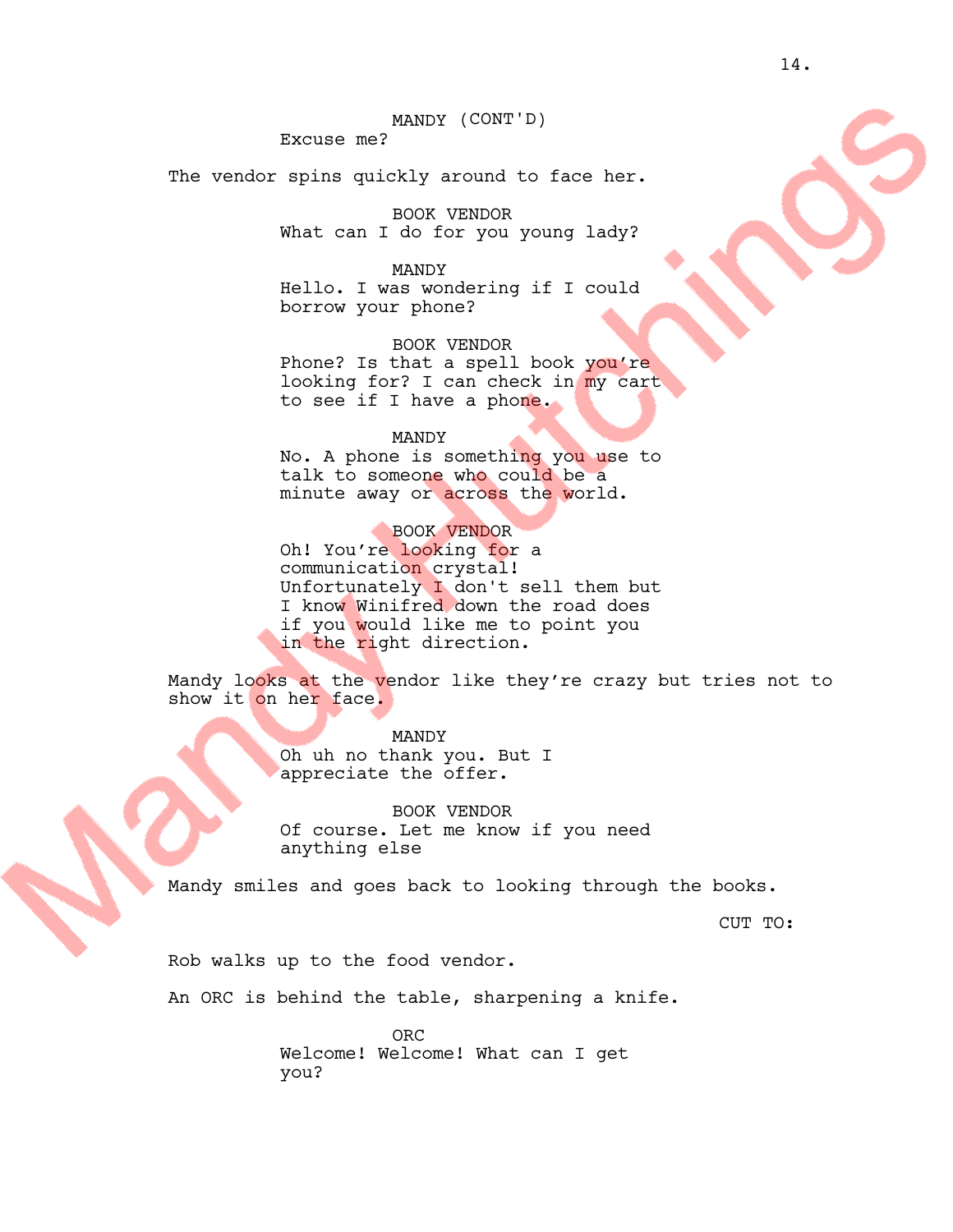ROB Whatever that delicious smell is!

ORC Ah! You're talking about my famous Gilding leg! That will be 2 gold.

ROB

2 Gold?

ORC What? I think that's a fair price. If you have a problem with it then take your business elsewhere!

Rob raises his hands in a defensive position.

ROB Oh no! It's not that sir. I just don't think I have any money on me.

ORC Well you have a coin pouch on you. Maybe you should check there.

The orc points to Rob's side. Rob looks down and sees a small velvet pouch on his belt.

He lifts it up and opens it to see many gold coins.

He smiles and takes two out of the pouch and hands it to the orc.

The orc takes it and turns around. He picks up a fried leg on a stick that is 4x the size of a turkey leg. He hands it to Rob.

> ORC (CONT'D) Here you go. Pleasure doing business with you.

Rob doesn't respond, too enamored with the food he's now holding. He walks off.

> ORC (CONT'D) Weird Human.

> > CUT TO:

Haley and Cynthia are looking at the jewels. Haley notices a FIGURE in a cloak walk by and take one of the gems from the table.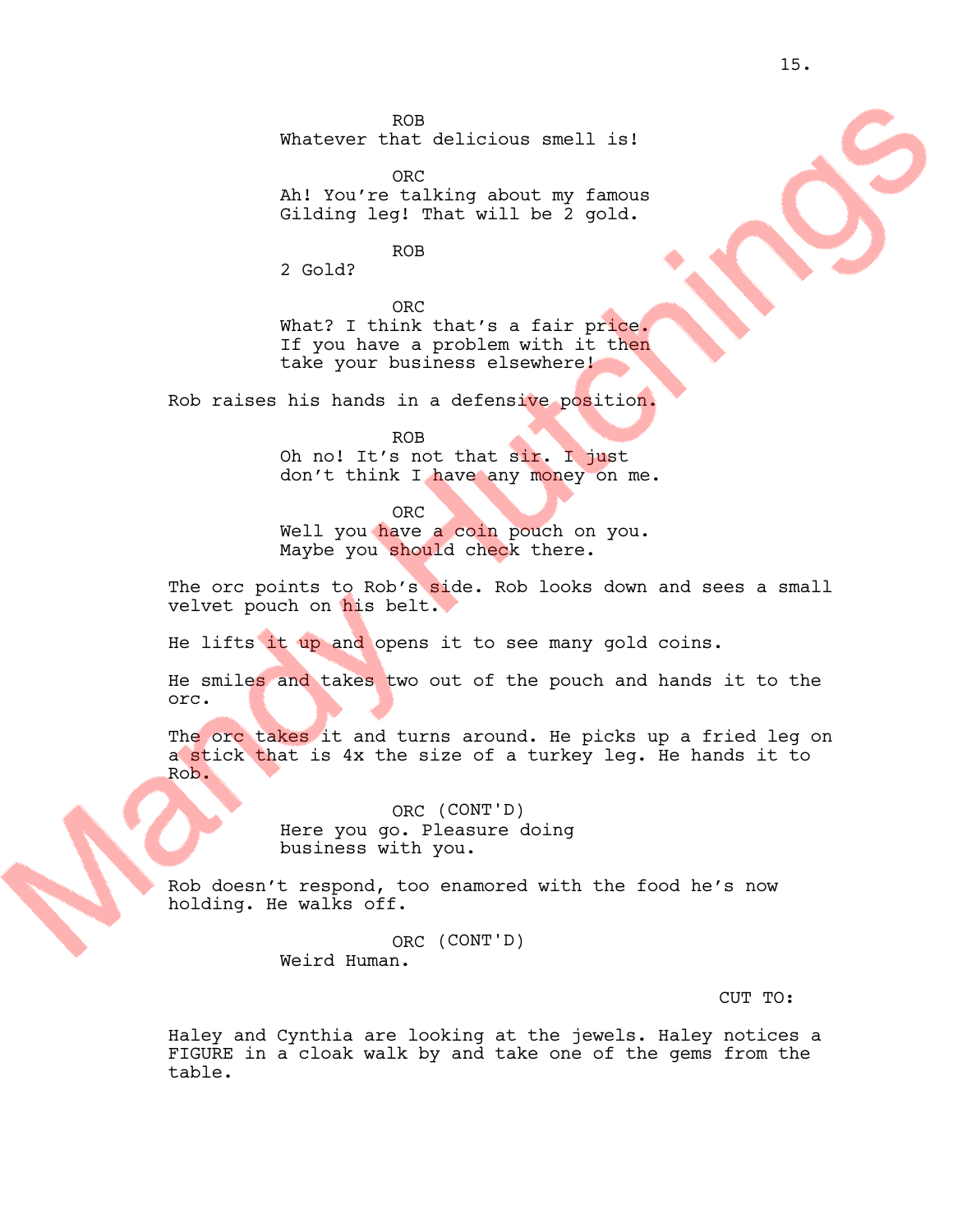HALEY

Hey!

The figure freezes.

# HALEY (CONT'D) Are you going to pay for that?

She points at the figure's hand holding the gem. The figure growls.

In a swift motion, the figure takes out a knife and slices it into Haley.

Haley uses her arms to block her face and falls back. The figure runs off and disappears into the crowd.

Everyone sees this happen.

ROB, MANDY, CYNTHIA

Haley!

Rob drops his fried leg, Mandy places the book she was looking through back down, Cynthia puts the earring she was looking at on the table.

All rush to her side and help her up. They look her over for cuts but there are none. Mandy looks up and points at something.

> MANDY What is that?

There is a bar above Haley's head. It says, "HP 32/35".

MANDY (CONT'D) Is that a health bar? Like in video games?

CYNTHIA Something isn't right.

HALEY (sarcastically and dazed) YOU THINK?!

ROB Woah, calm down.

Rob points behind him.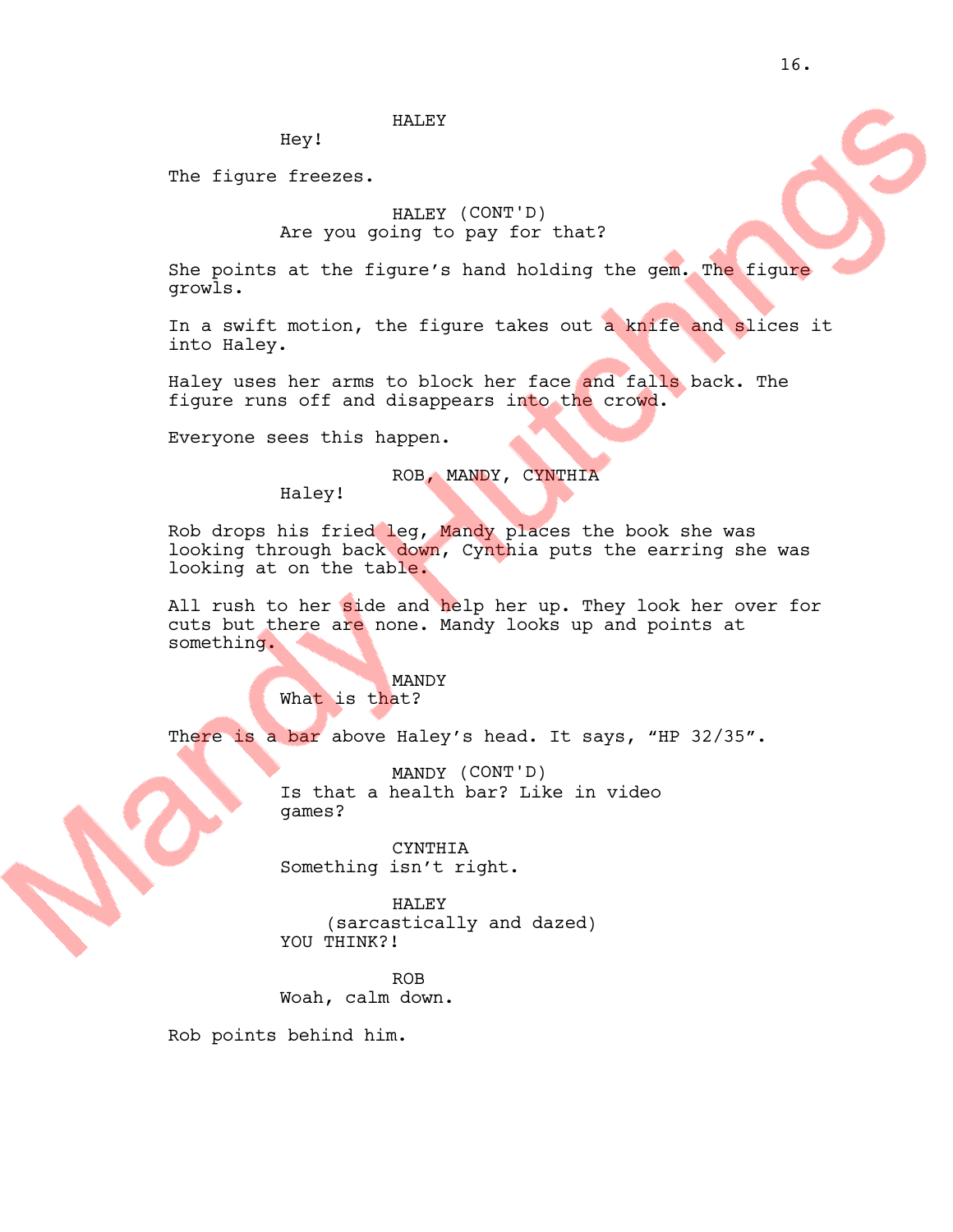ROB (CONT'D) There's a Tavern over there. Why don't we head in there and see if we can find out anything.

MANDY Yeah ok. Cynthia, help me with Haley.

Mandy and Cynthia take one of Haley's arms and places them over their shoulders then follow Rob into the tavern.

INT. TAVERN - DAY

Rob opens the door for the rest of the party to go through then let's it close once all are inside. The tavern is full of different types of creatures talking and drinking.

There's a small BAND playing some medieval tunes in one of the corners and a bar in the middle with tables surrounding it.

Mandy spots an empty table in another corner and points to it. Cynthia nods and they start to walk towards it with Haley. Rob heads to the bar to order drinks.

Mandy and Cynthia place Haley on one of the benches. Cynthia sits next to Haley and Mandy walks to the other side and sits. Cynthia fans Haley with her hand.

Mandy takes off her pack and starts looking through it.

Mandy pulls out a map, pens, and rope. Her eyes widened.

MANDY What the?

Mandy pulls out an orb and holds it. Cynthia is tending to Haley.

> CYNTHIA What? What are you doing?

Cynthia turns to face Mandy.

CYNTHIA (CONT'D) What's that?

### MANDY

This is an arcane orb right? I have one of these in our ....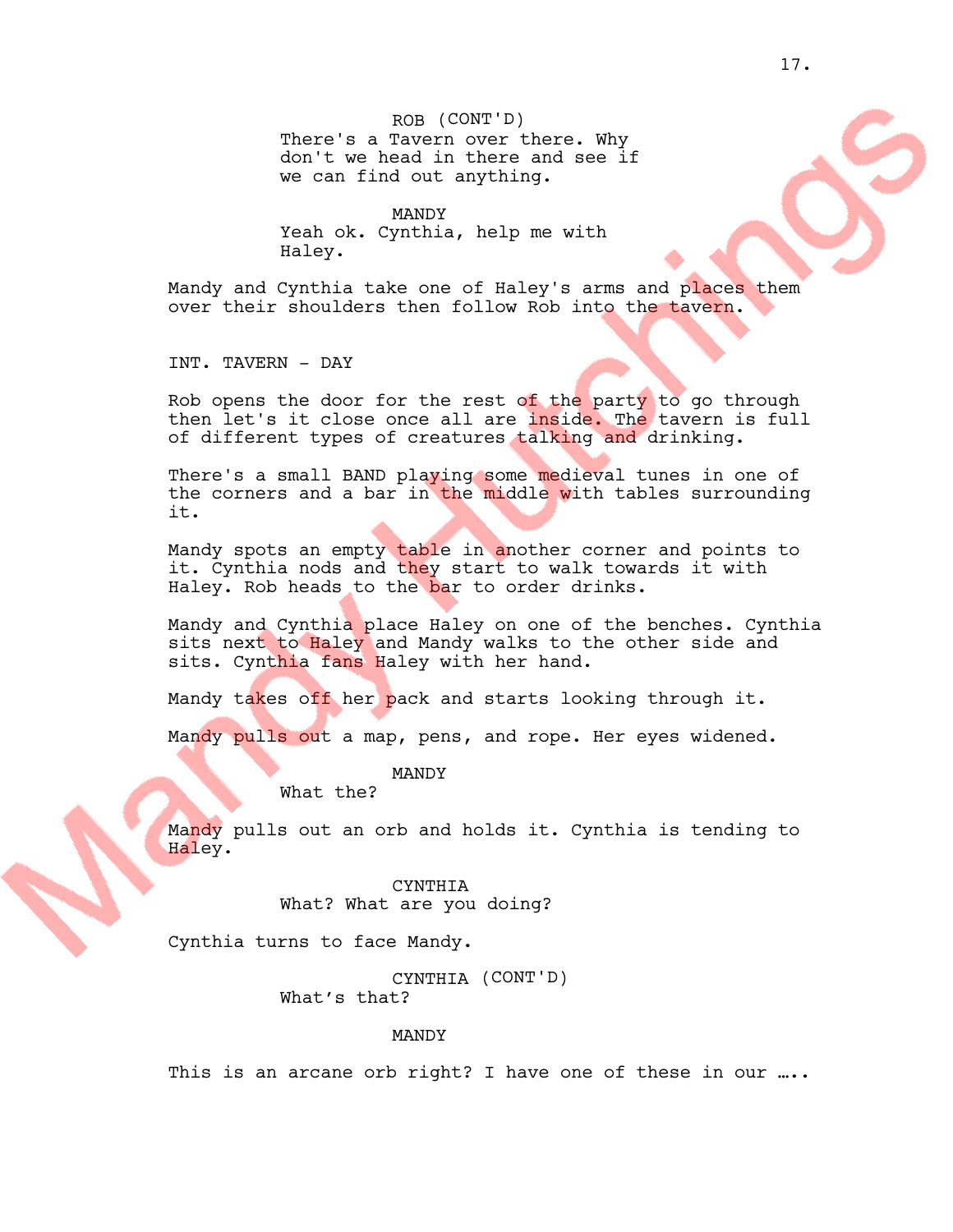Mandy is interrupted by Rob slamming four drinks on the table, startling Haley to be more aware of what's going on.

ROB

Boom! Booze!

Rob takes one of the drinks and slides it towards Mandy.

ROB (CONT'D) And a non-alcoholic drink to the buzzkill.

Mandy rolls her eyes and goes back to searching through her stuff. Rob takes a seat next to Mandy.

> HALEY How are you so calm after what just happened?!

> > ROB

Because.

Rob takes a sips his drink.

ROB (CONT'D) This is a cool place and you're fine.

HALEY NO I'M NOT!

CYNTHIA Dude she got attacked!

ROB

It was a little altercation. There's not even a scratch on you.

Haley stands and **slams** her hands on the table. The band stops playing and turns their way. EVERYONE is looking at them.

HALEY

AND THAT MAKES IT BETTER HOW?!

Cynthia stands and places a hand on Haley's shoulder.

CYNTHIA Calm down. This isn't the place to start a fight.

Haley looks around and notices some shady creatures here. She sighs and sits down, crossing her arms.

Cynthia turns to face the patrons of the tavern.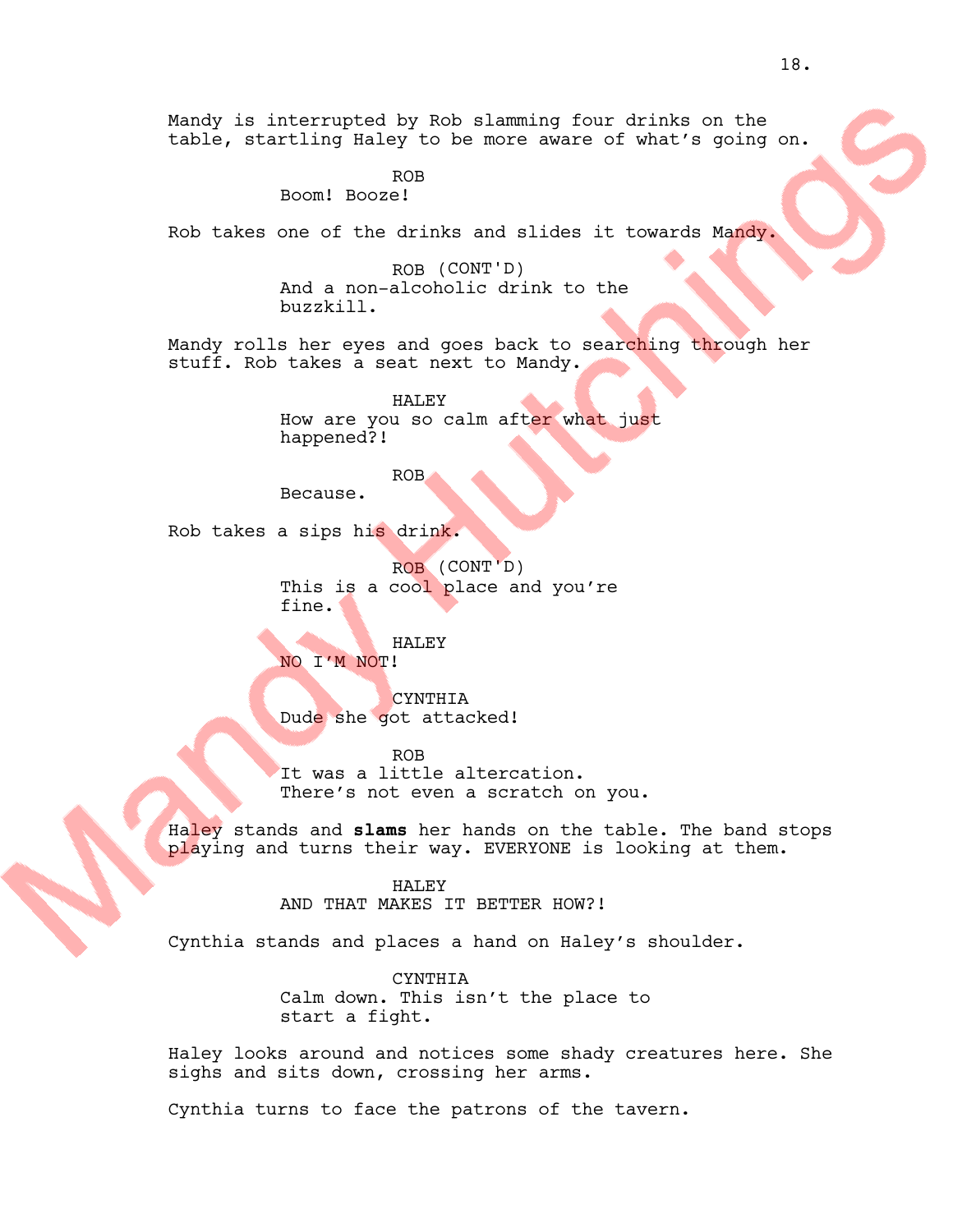CYNTHIA (CONT'D) As you were!

The band starts up again and everyone goes back to their own business.

Cynthia sits down and takes one of the drinks and sips it.

Haley leans closer to the party.

HALEY Does anyone know what the fuck is going on?

#### CYNTHIA

I don't. One minute I think we're at a super cool Renaissance Festival with dope costumes and the next Haley is showing an HP bar like a game.

This gets Mandy's attention. Mandy looks up from her bag.

MANDY

I think that's because we are in one.

## CYNTHIA

What?

HALEY Nope. No. No. There's no way. We're just at a ren fest.

Haley looks at Rob.

HALEY (CONT'D)

Right?

Rob doesn't respond.

MANDY

I asked to use someone's phone and I think they genuinely didn't know what I was talking about.

HALEY Maybe they're just very dedicated actors.

MANDY I'm not sure that's the case.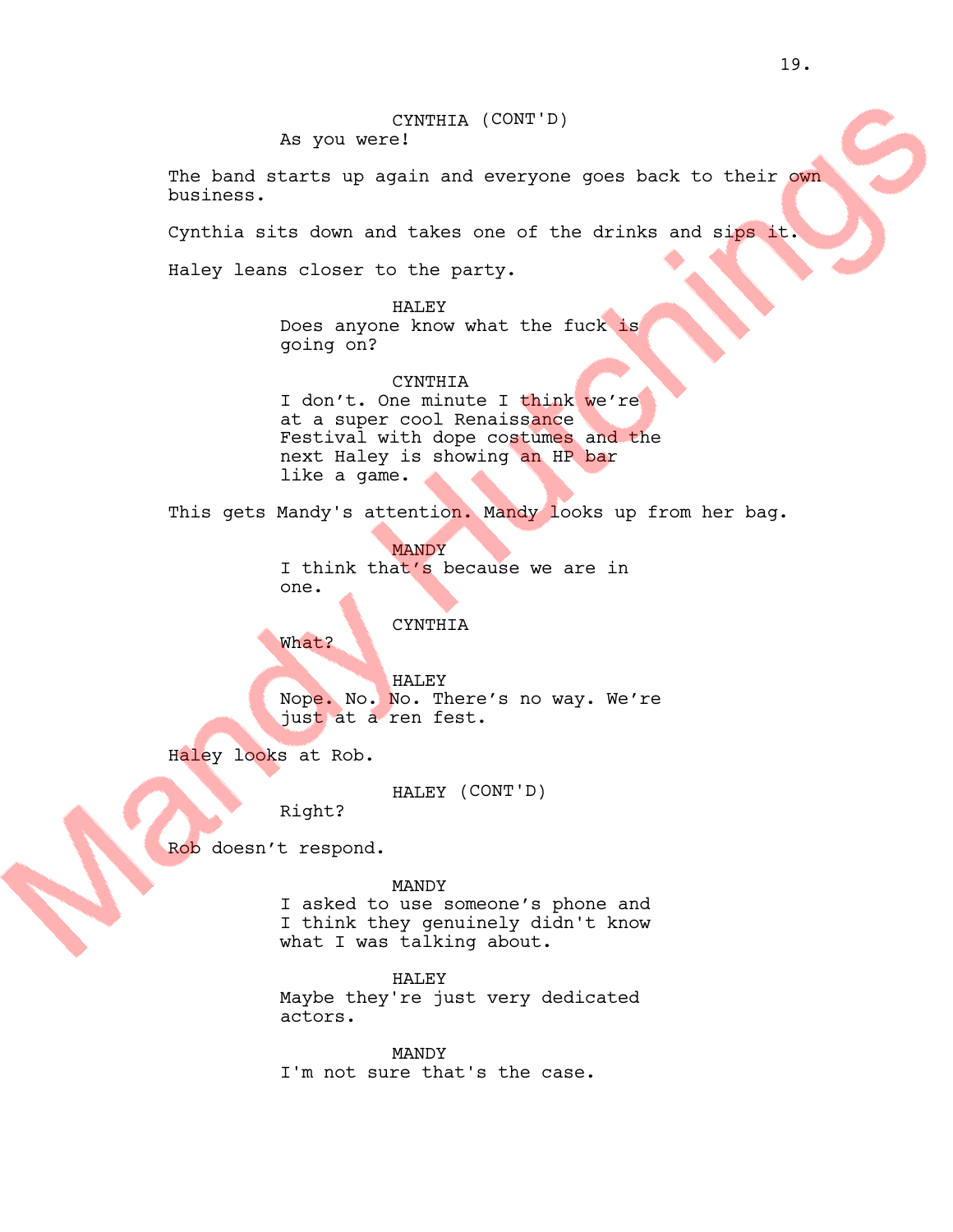CYNTHIA Why don't we ask someone where we are?

Cynthia turns around and sees a man with a wide brim hat sitting at the table behind her. She slowly reaches her hand out and taps him on the shoulder.

The man, LEOFWINE, turns to face her.

CYNTHIA (CONT'D) Sorry to bother you sir but we're curious to know where we are currently?

LEOFWINE Ah, newcomers! You're in the city of Whitebridge.

HALEY Whitebridge?

LEOFWINE

Yes, M'lady. This city is in the valley located between Mount Lockinge to the north and Mount Eldham to the south.

CYNTHIA

Sir may I ask what your name is?

Leofwine stands from his seat, takes his hat off and bow to the party.

> LEOFWINE Duke Godwin Leofwine at your service.

CYNTHIA It's nice to meet you sir and thank you.

ZAROVICH Of course m'lady.

Leofwine places his hat back on his head and nods. He takes his seat back at his table.

> HALEY Leofwine. That sounds familiar.

Rob is still drinking calmly.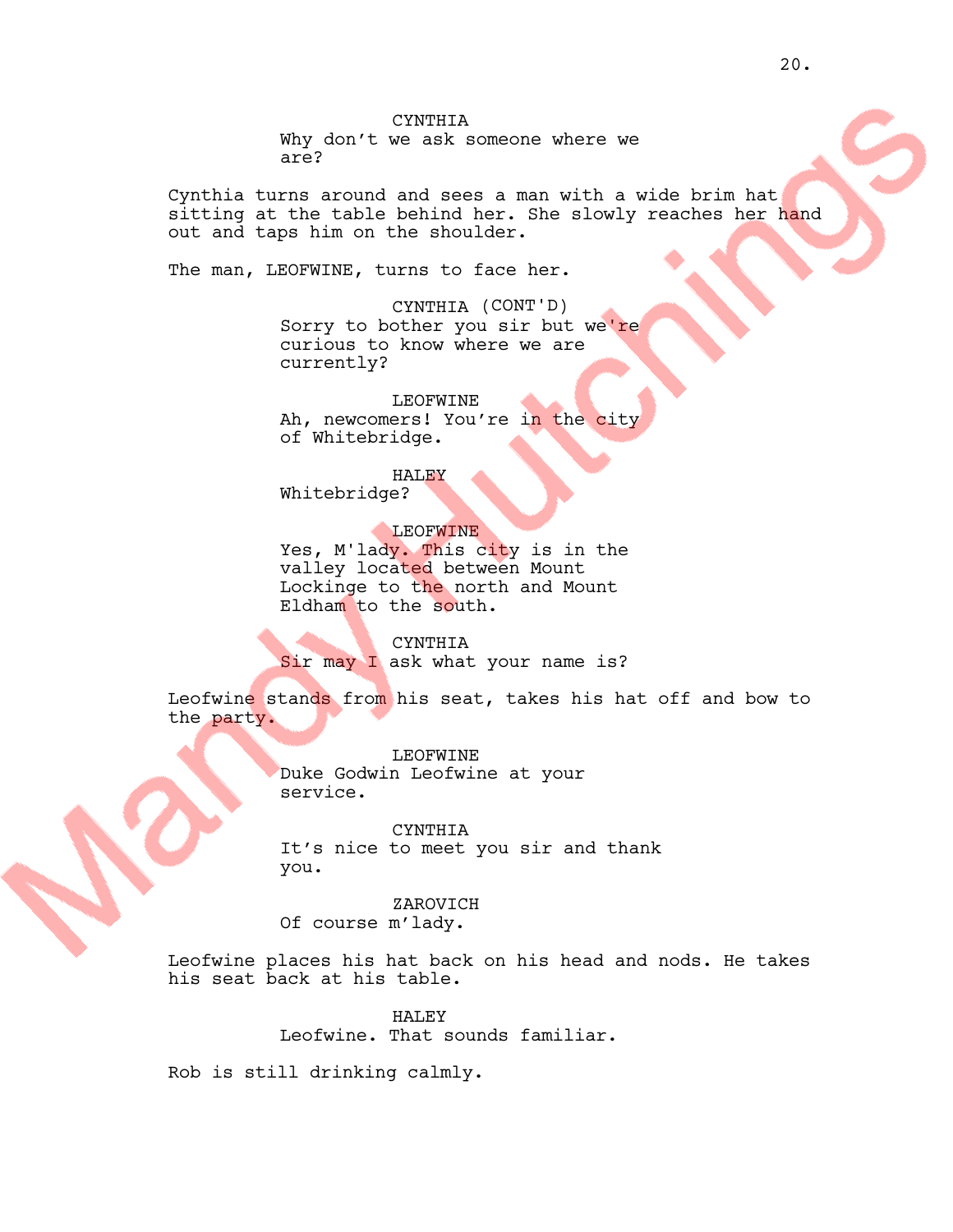ROB Yeah, it should.

He sips again.

HALEY Why would you say that?

MANDY Because we met him last week in our session.

Beat.

MANDY (CONT'D)

We are in our game!

CYNTHIA

No way.

HALEY You're shitting me?

**MANDY** No I'm not. It all makes sense. Our clothes, the people, no phones.

Mandy looks at Rob with an annoyed look.

MANDY (CONT'D) Why is Rob so calm.

Rob shrugs his shoulders. Mandy pulls out the orb from her bag again.

> MANDY (CONT'D) And it explains the items in our bags. This is an item my character got from the shop the first week we played. Somehow we got transported into our game.

Cynthia and Haley's eyes widened.

ROB Took you long enough.

HALEY You knew this whole time and didn't care to tell us?!

ROB What?! It's not that bad.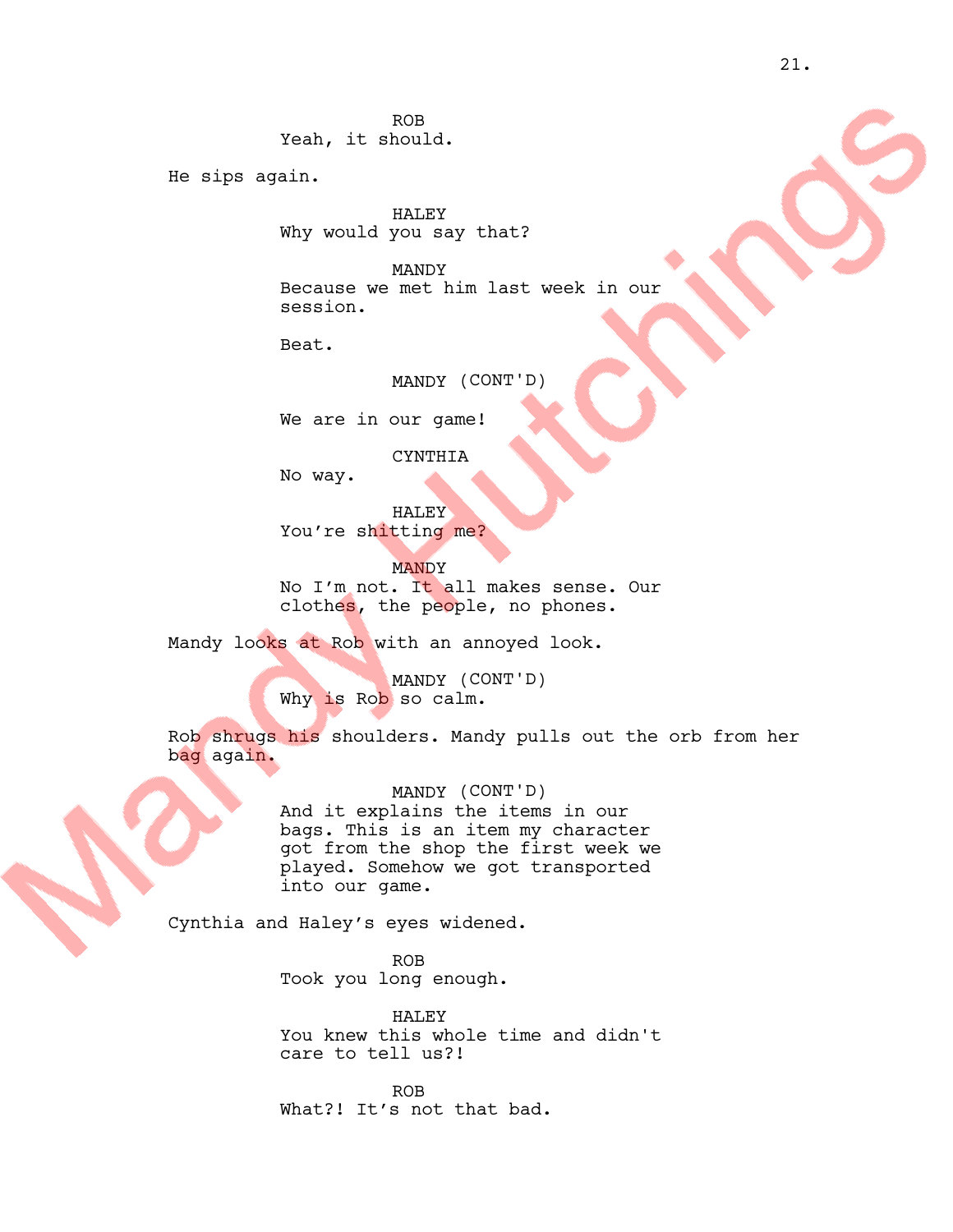HALEY Not that bad?! Are you kidding me?

CYNTHIA It would have been helpful information to know, Rob.

ROB

Geez sorry. I wanted to explore more and if you knew that we were in a different world you would have wanted to find a way home asap.

HALEY Of course we would have!

ROB You guys are no fun.

Haley leans closer to Rob.

HALEY

Don't start with me or I swear to god you won't make it back to Mandy's apartment.

**CYNTHIA** Ok both of you need to stop! We

will get nowhere if all we do is fight.

Haley leans back in her seat.

CYNTHIA (CONT'D)

Thank you.

MANDY

The question is, how did we even get here and how do we get back?

CYNTHIA

Let's retrace our steps from when we entered your apartment Mandy, to now.

MANDY

Hmmmmmm I can't think of anything out of the ordinary on my end. It was all the usual.

CYNTHIA

Same for me. What about you Haley?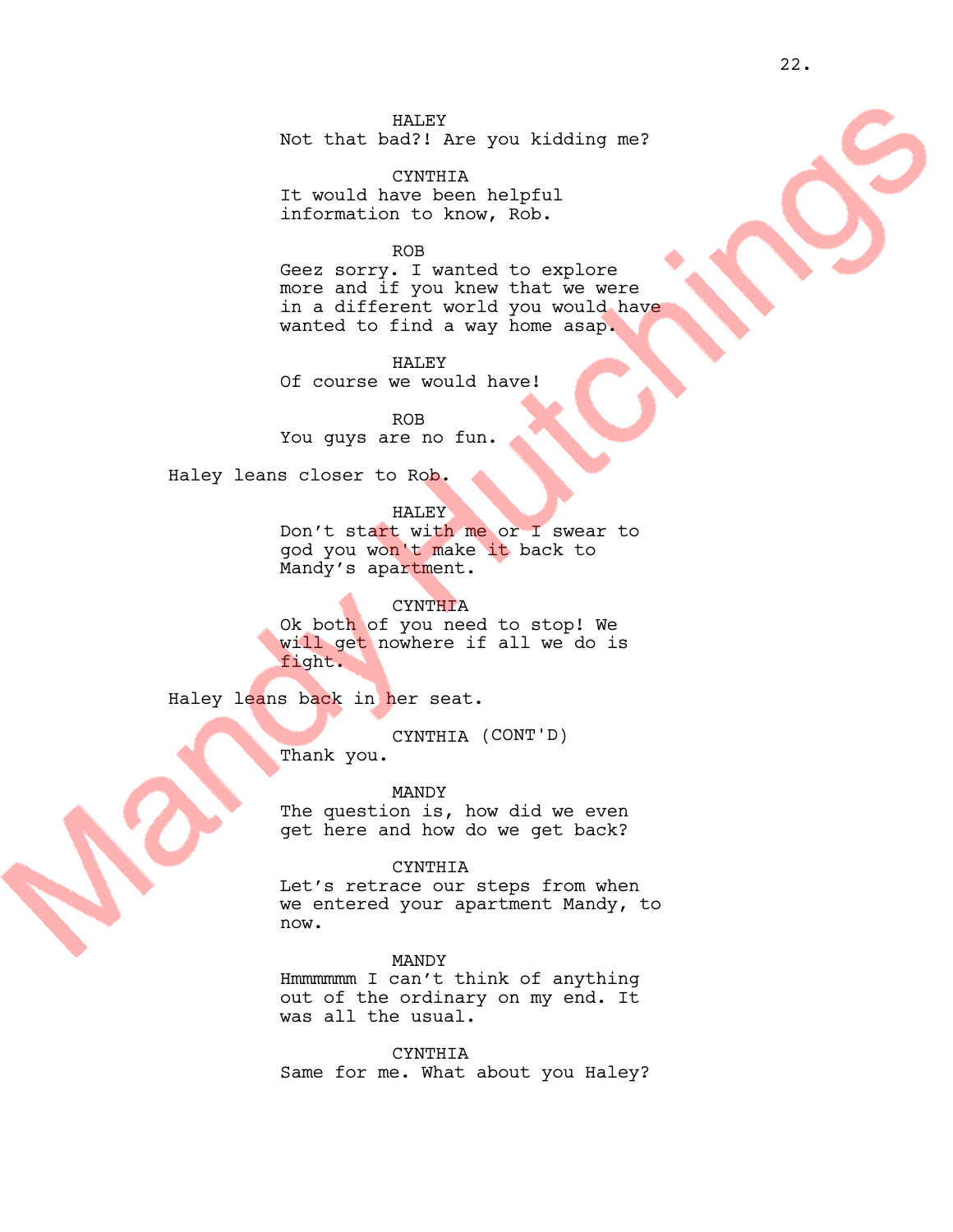HALEY I got nothing.

Haley's eyes narrow towards Rob.

HALEY (CONT'D)

Rob?

ROB Nope nothing.

HALEY For some reason I don't believe you.

ROB That sounds like a you problem.

HALEY

I swear I'll…

**CYNTHIA** Wait! Didn't you stop by a new shop or something today?

ROB Yeah but people go to new places all the time. It's not uncommon.

MANDY But you bought dice there right?

Mandy takes a few seconds to think.

MANDY (CONT'D) Dice you rolled before the portal opened! Dice you rolled for...

She uses air quotes.

MANDY (CONT'D) "Good Luck" It was the dice!

### HALEY

Oh my god I think you're right Mando. Those dice were way too beautiful to not have some kind of weird magical properties.

CYNTHIA So all we have to do is roll them again and we will be home right?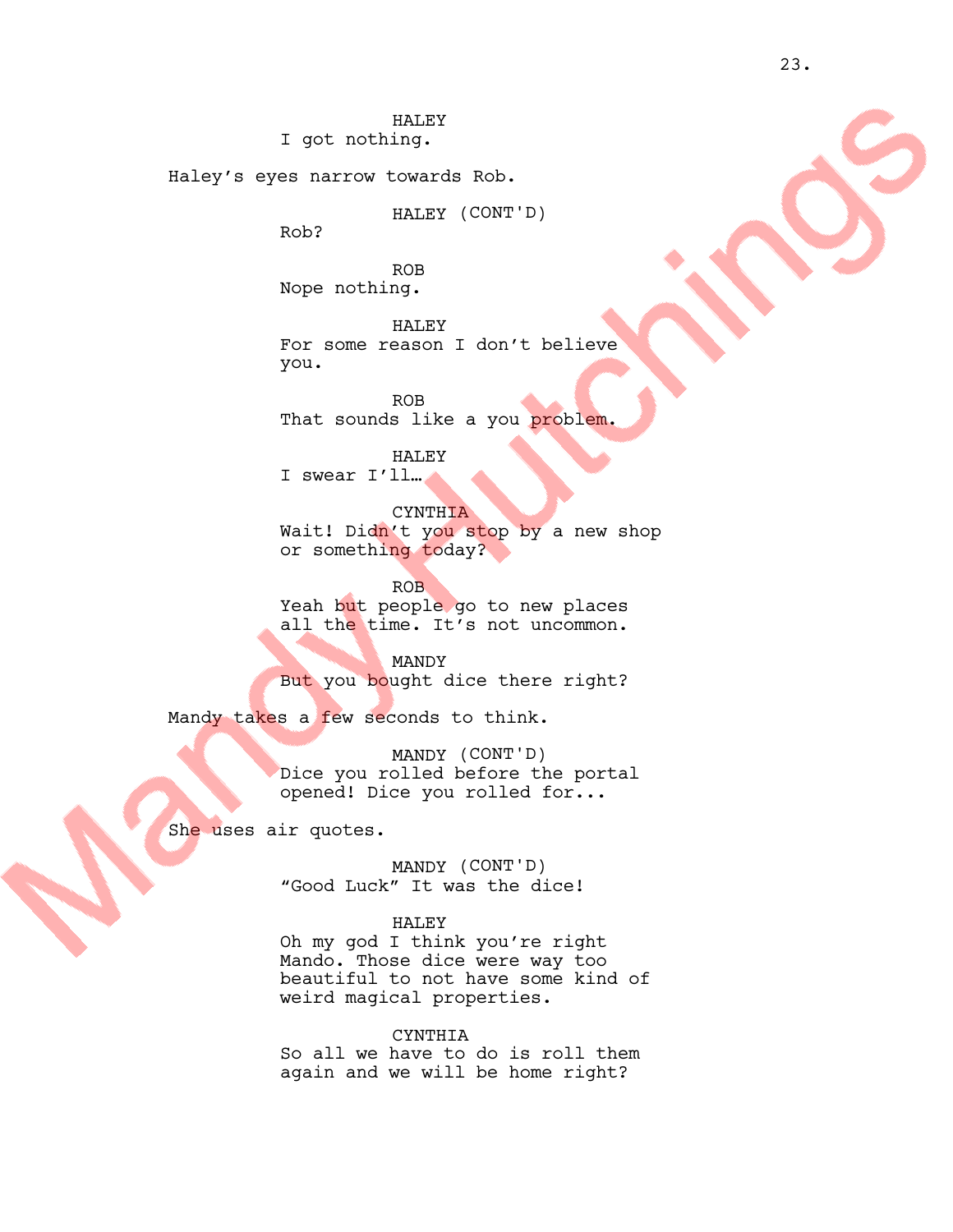MANDY It doesn't hurt to try. Rob, do you have them with you?

Rob searches his pockets. All watch in anticipation. He puts his head down.

> HALEY Let me guess, you don't have them.

Rob shakes his head no.

HALEY (CONT'D) Shit. Just our luck.

MANDY Maybe we can ask around and see if anyone has seen the dice.

Leofwine turns around to face the party.

LEOFWINE Apologies, but I couldn't help but overhear you're looking for something?

**CYNTHIA** Yes dice! They look like crystals.

Cynthia uses her hands to show the dice size.

CYNTHIA (CONT'D) And they are about this big with numbers on the sides.

LEOFWINE That sounds like the lost treasure of Gloomhaven.

HALEY Lost treasure?

LEOFWINE Yes. It's been lost for thousands of years. It has been said that the treasure has untold powers. Many people have tried and failed to recover this treasure.

ROB Sounds mysterious. Let's go!

Rob stands up to leave. Haley puts her hand out to stop him.